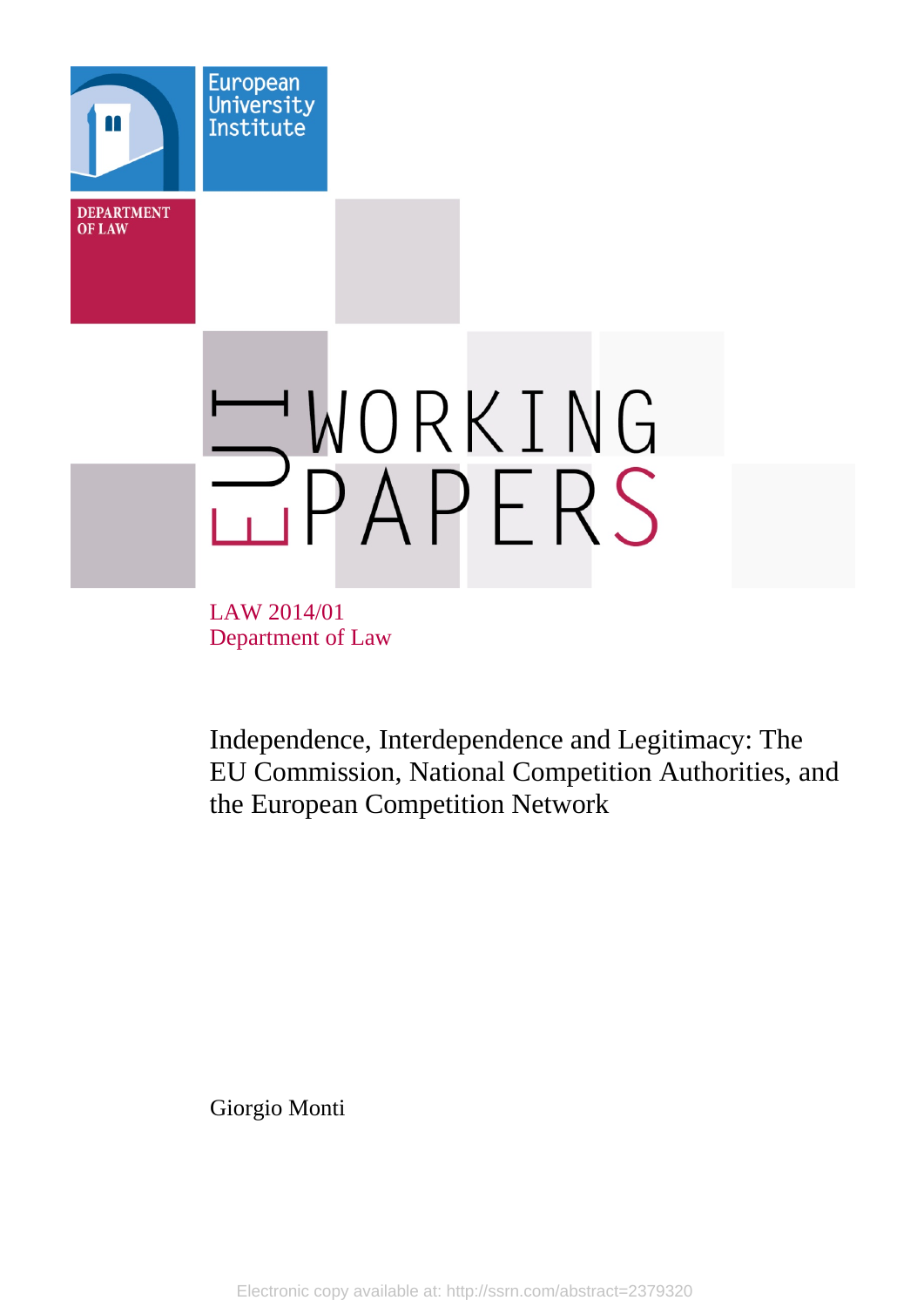Electronic copy available at: http://ssrn.com/abstract=2379320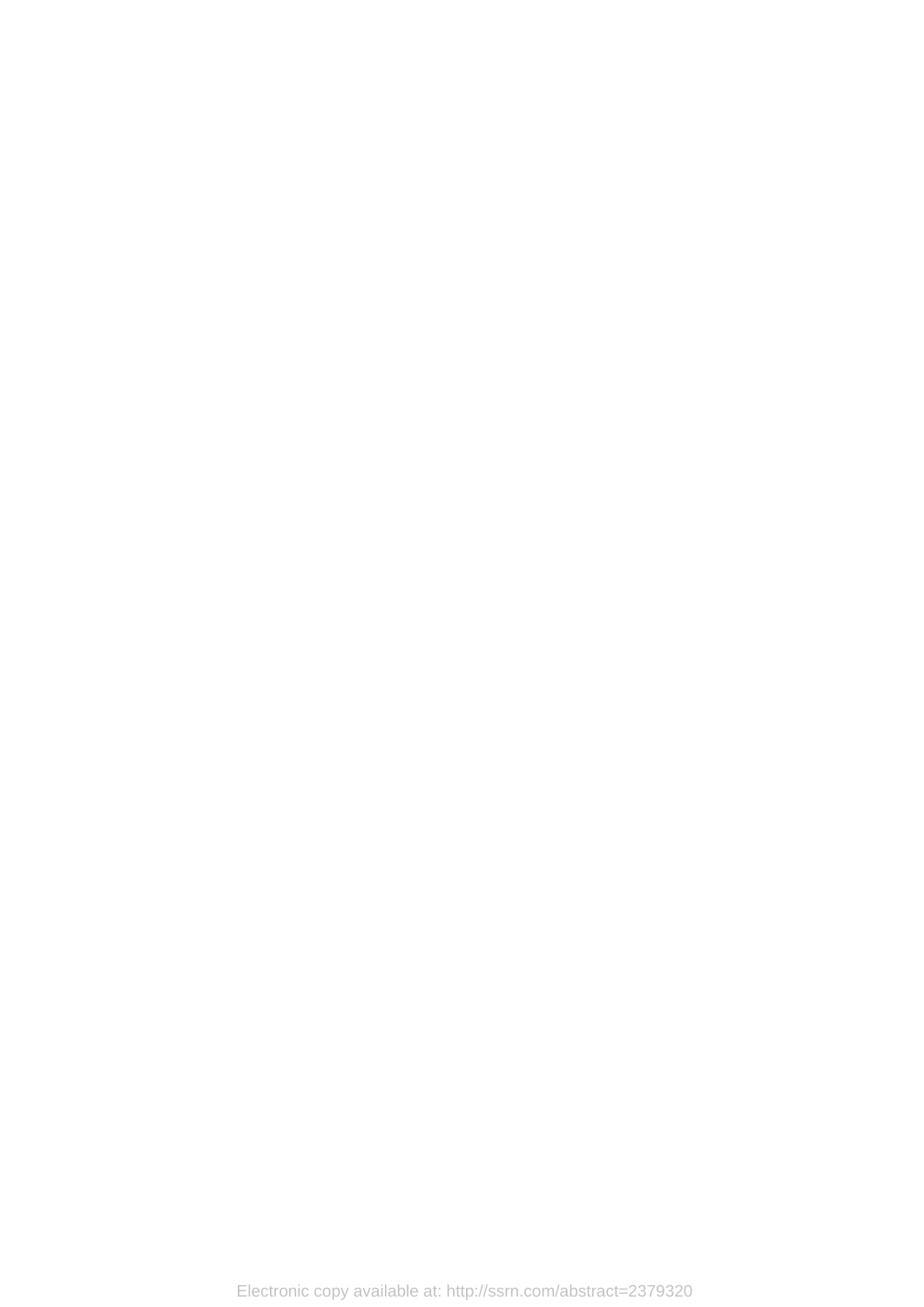European University Institute **Department of Law**

# **Independence, Interdependence and Legitimacy: The EU Commission, National Competition Authorities, and the European Competition Network**

Giorgio Monti

EUI Working Paper **LAW** 2014/01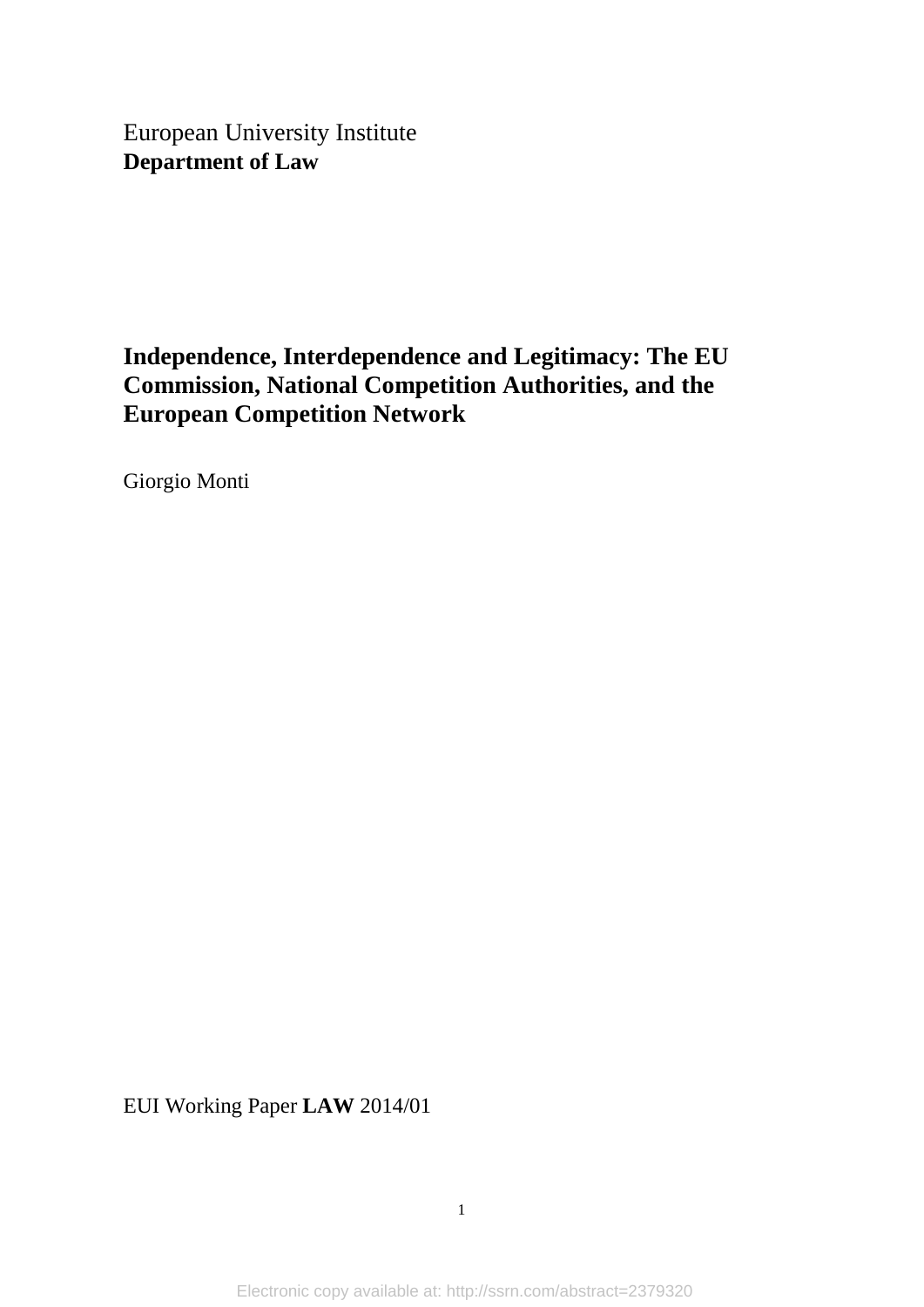This text may be downloaded for personal research purposes only. Any additional reproduction for other purposes, whether in hard copy or electronically, requires the consent of the author(s), editor(s). If cited or quoted, reference should be made to the full name of the author(s), editor(s), the title, the working paper or other series, the year, and the publisher.

ISSN 1725-6739

© Giorgio Monti, 2014

Printed in Italy European University Institute Badia Fiesolana I – 50014 San Domenico di Fiesole (FI) Italy [www.eui.eu](http://www.eui.eu/) [cadmus.eui.eu](http://cadmus.eui.eu/dspace/index.jsp)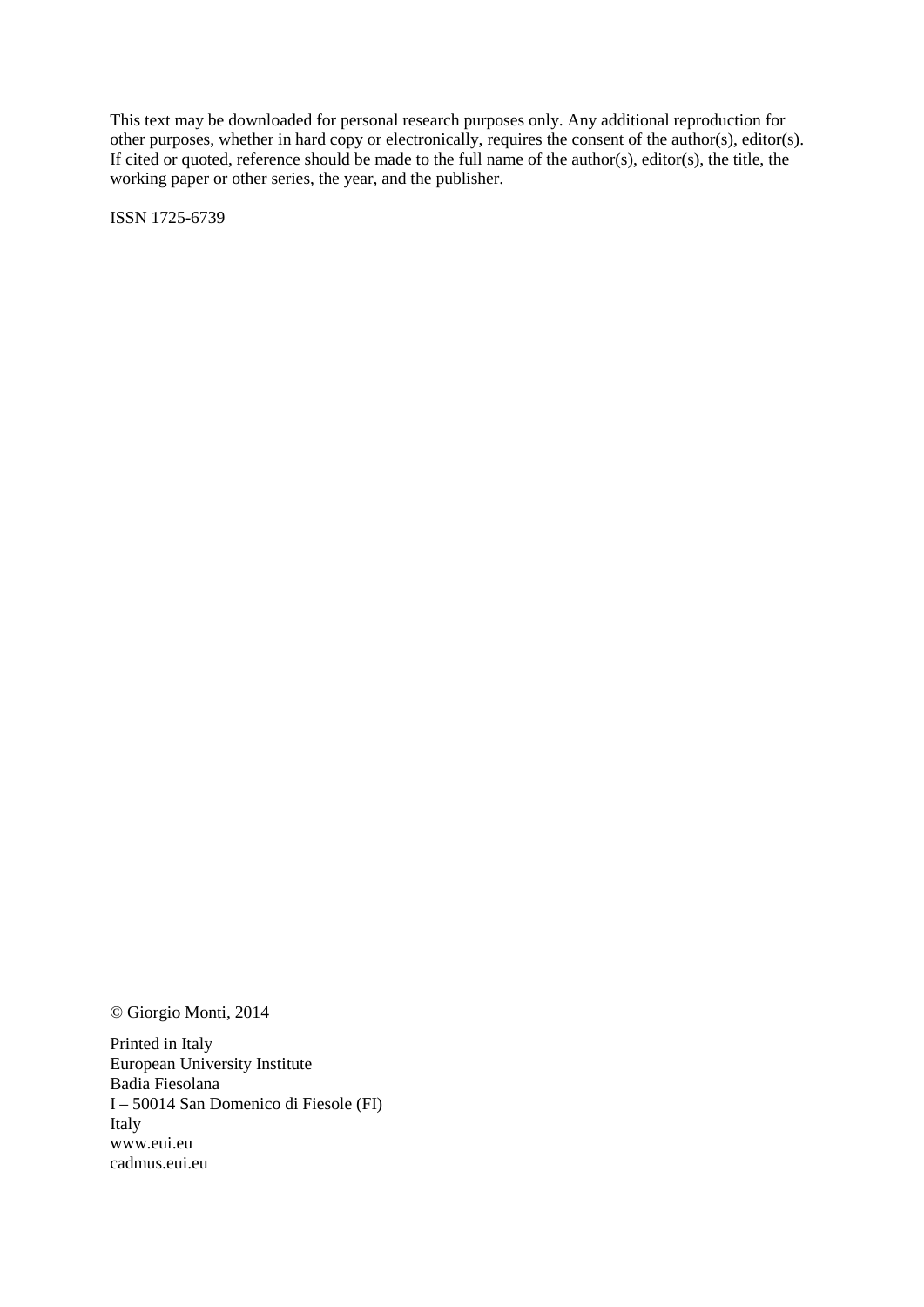### **Abstract**

It is nearly ten years that the EU's antitrust enforcement has been decentralised by Regulation 1/2003. This paper is a small contribution taking stock of how this process has fared. After setting out a position on the discussion of two oft used benchmarks for assessing competition agencies (independence and legitimacy), we turn to evaluate the Commission and national competition authorities. While the Commission is now a well established enforcer, a number of channels serve to oversee national competition authorities: measures adopted in response to the economic crisis allow the Commission to recommend modifications to competition law statutes; the case law of the ECJ, in particular by reference to the principle of effectiveness, reduces the scope for national policy choices; and the European Competition Network appears focused on securing convergent outcomes and procedures. Perhaps the ultimate paradox of these centralising tendencies is how local national antitrust enforcement has remained.

## **Keywords**

Regulation 1/2003, European Competition Network; National Competition Authorities, independence, legitimacy, interdependence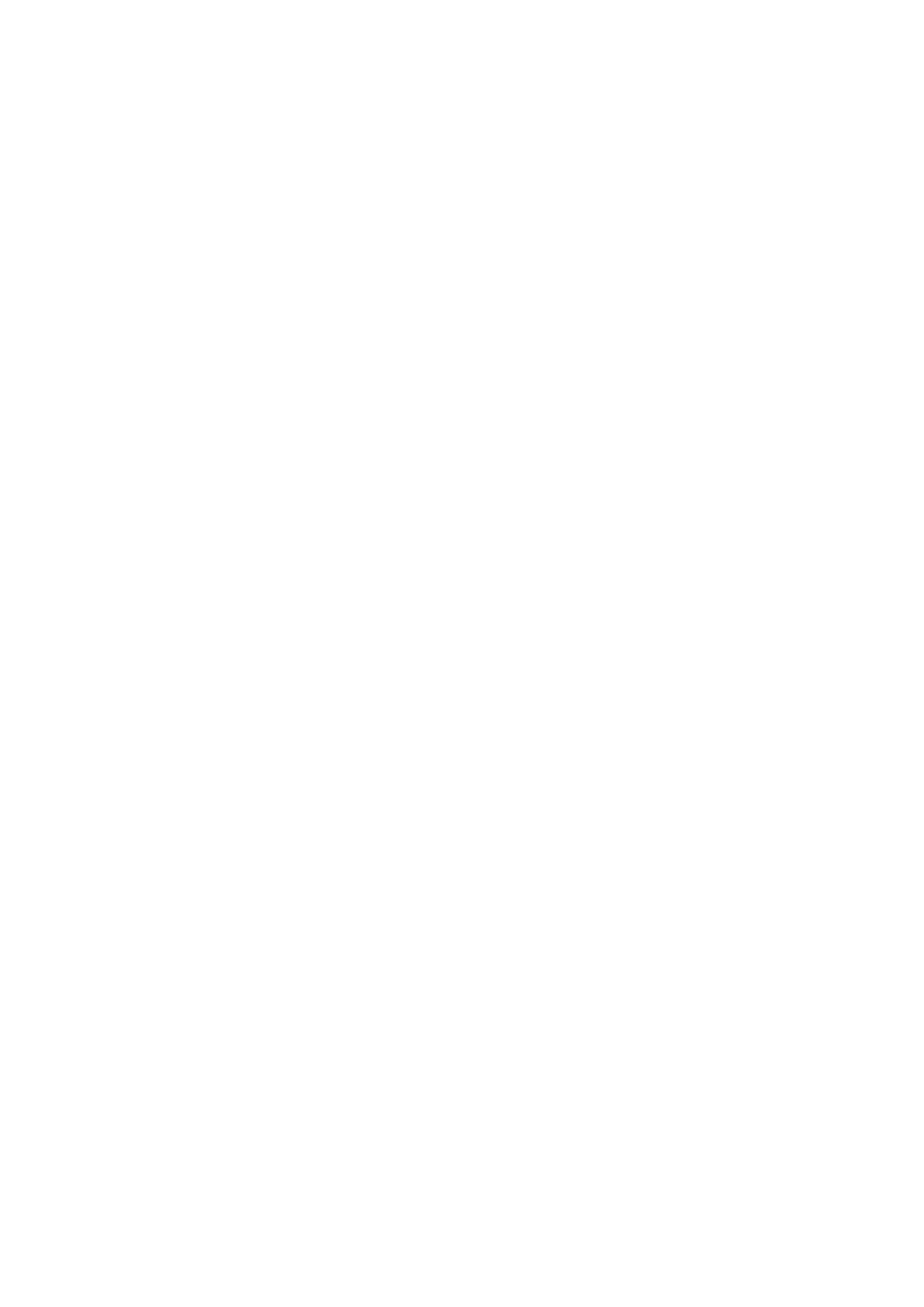# **TABLE OF CONTENTS**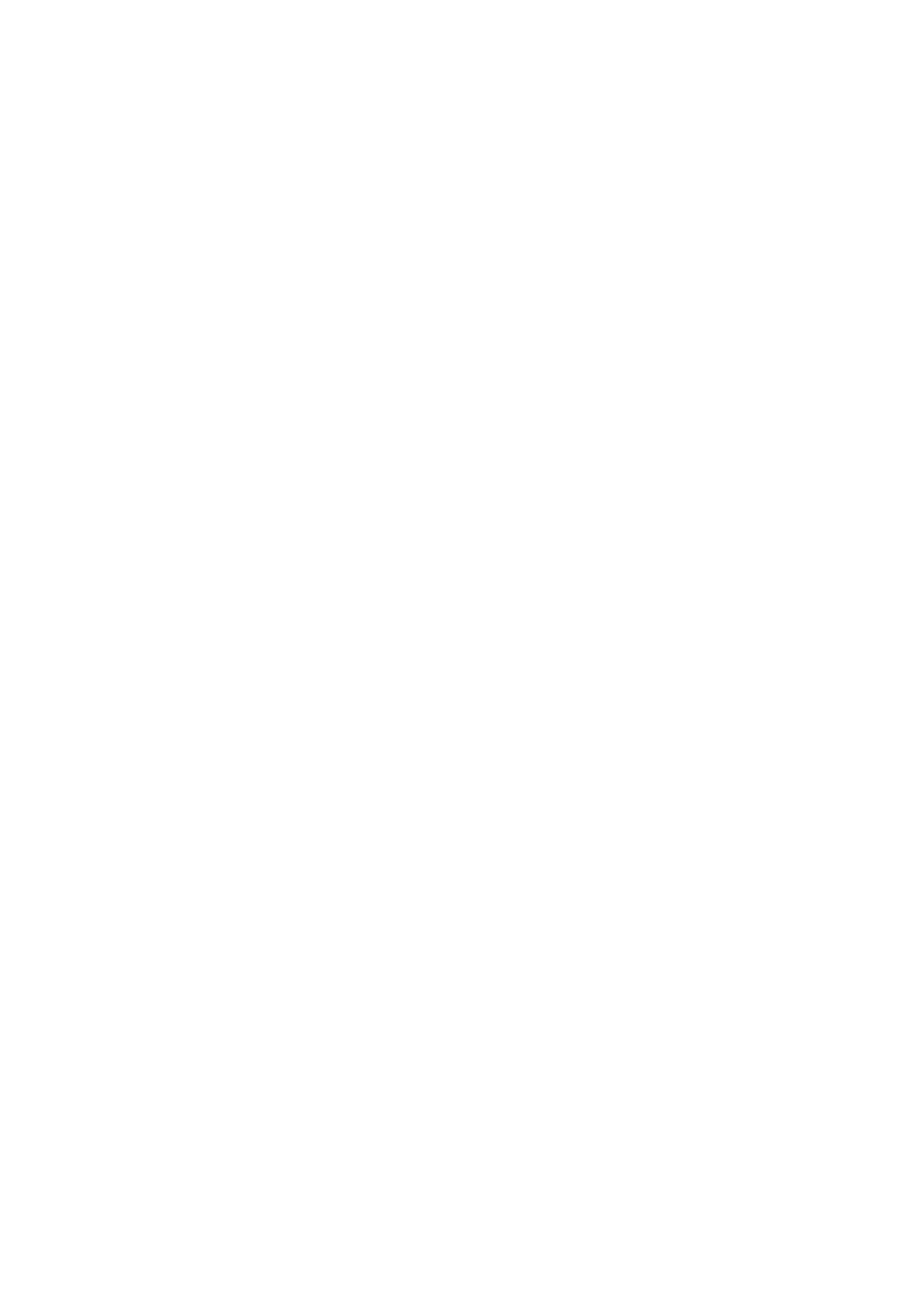## **INDEPENDENCE, INTERDEPENDENCE AND LEGITIMACY: THE EU COMMISSION, NATIONAL COMPETITION AUTHORITIES, AND THE EUROPEAN COMPETITION NETWORK**

#### <span id="page-8-0"></span>*Giorgio Monti[\\*](#page-0-0)*

### **Introduction**

For many years, enforcement of competition law in the European Union had been largely a matter for the European Commission, with Member States' enforcement of national competition law lagging somewhat behind. Since the mid-1980[s,](#page-8-1) a number of factors led to an increased level of competition law [e](#page-8-2)nforcement by the Commission, $1$  and then to a galvanisation of national laws and national competition authorities.<sup>2</sup> At present each national competition authority (hereinafter NCA) is obliged to apply EU competition law in situations where what is suspected is an infr[in](#page-8-3)gement of Articles 101 and 102 TFEU (viz. restrictive practices and abuses of a domi[na](#page-8-4)nt position),<sup>3</sup> which means that there are at least twenty-eight NCAs plus the European Commission.4 Presently, the design of the NCAs is again in a state of flux in a number of Member States, as a result of the economic crisis: governments see cost-savings in merging competition authorities with other regulatory bodies (e.g. consumer bodies and utilities regulators).

The purpose of this essay is to examine this large number of enforcement bodies within the framework of three concepts. The first two may be treated as a pair: independence and legitimacy. These are wellknown criteria by which the enforcement of law by administrative agencies is assessed; the third notion, interdependence, is a phenomenon of increasing salience in the context of glob[al](#page-8-5) governance, and here it refers to the relationship among the various competition authorities in the EU.<sup>5</sup>

The essay is structured in the following way. First, we discuss the notions of independence and legitimacy in general terms and elicit how these may be applied to the work of competition authorities. Second, we consider how well the Commission and NCAs score by reference to these benchmarks. In the third part of the paper we introduce a discussion of interdependence and how far this affects our study of each competition authority's independence and legitimacy. In large part this paper is a survey of the issues, however some general arguments are developed, in particular the essay makes the following key points. First, independence is contingent on a political choice about how markets should work, and it is that choice which matters most; concomitantly because independence is a political choice, the competition authority has to play a careful enforcement strategy when applying the rules in sensitive sectors. Second, there is an increasing trend to measure the output legitimacy of competition authorities, even if the methodologies for doing this are disputed; but what appears to be most relevant (at least to agencies) is their reputation for good work. Third, the role of National Competition

-

<sup>\*</sup> Professor of Competition Law, European University Institute. This essay is based on lectures given at the Twenty-third Session of the Academiy of Europan Law in July 2012.

<span id="page-8-1"></span><sup>1</sup> L. McGowan, 'Safeguarding the Economic Constitution: the Commission and Competition Policy' in N. Nugent, *At the Heart of The Union – Studies of the European Commission* (Basingstoke, Macmillan Press, 2nd ed, 2000) 151-3.

<span id="page-8-2"></span><sup>&</sup>lt;sup>2</sup> Enlargement of the EU led accession states to introduce laws that mimicked the EU norms, more established Member States reformed their competition rules as a result of a general policy of economic liberalisation (e.g. Italy and France) and others considered it convenient to align national laws to European ones in the name of legal certainty (e.g. the UK). See, generally, D.J. Gerber *Law and Competition in Twentieth Century Europe* (Oxford University Press, 1998) ch.10.

<span id="page-8-6"></span><sup>3</sup> Article 3, Regulation 1/2003, [2004] OJ L1/1

<span id="page-8-4"></span><span id="page-8-3"></span><sup>&</sup>lt;sup>4</sup> In some Member States there is even more than one authority, for example the UK where national regulators in certain economic sectors have powers to enforce competition law that are concurrent to those of the NCA.

<span id="page-8-5"></span><sup>5</sup> On this phenomenon generally, see A-M Slaughter *A New World Order* (Princeton University Press, 2004).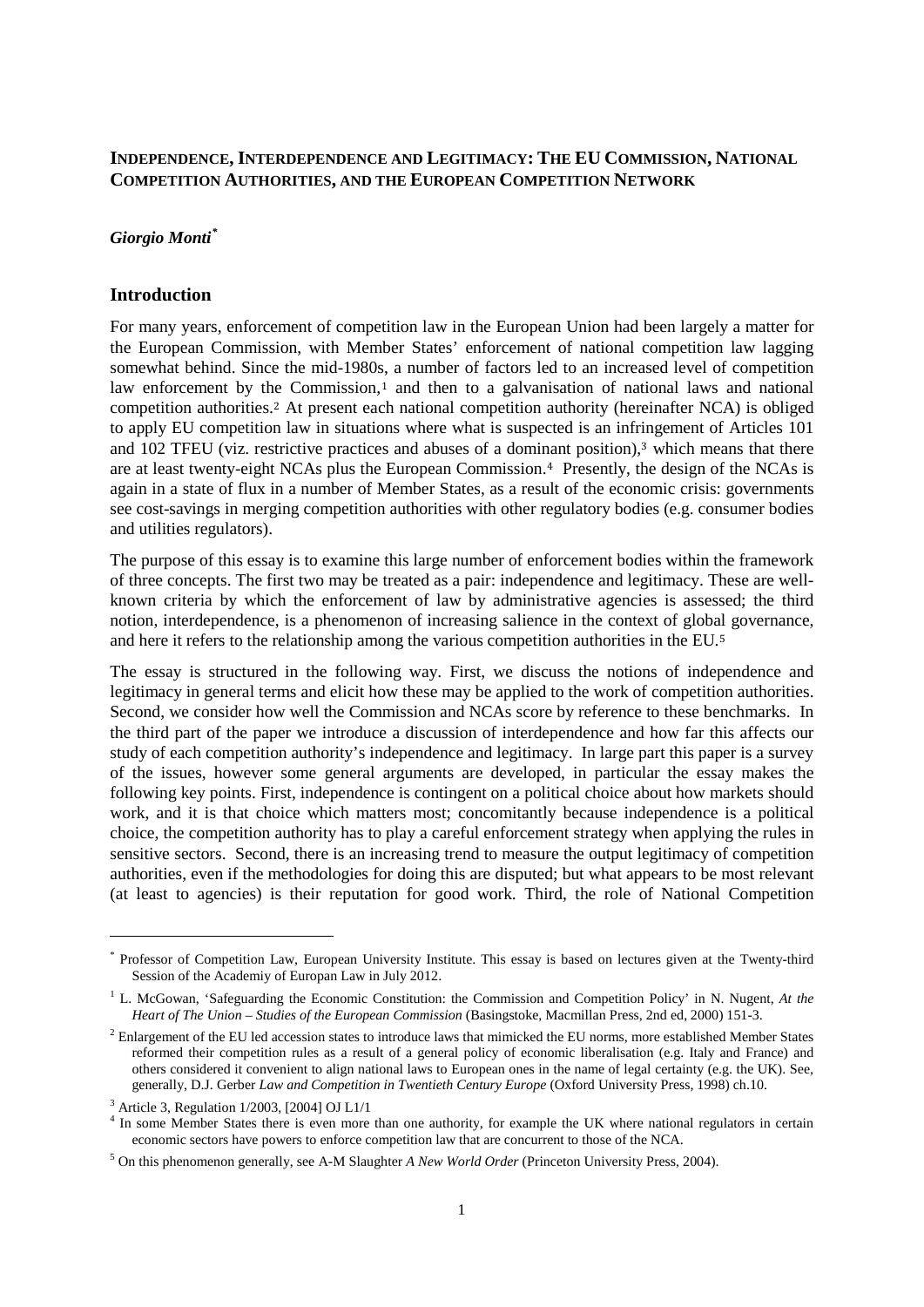#### *Giorgio Monti*

Authorities in the new enforcement network is characterised by significant control by the European institutions: the ECJ and the Commission have found ways of requesting modifications to the design and work of NCAs in the name of effective enforcement. Fourth, the main reasons for creating the European Competition Network (allocating cases and sharing information) have not been the principal ways in which interdependence has evolved. Instead, the ECN serves as a policy network where two types of discussion occur: first how to ensure convergent policy among the NCAs; second how to best address certain recurring legal/economic issues. The ECN bolsters the independence of NCAs (for Member States will find it harder to resist a policy initiative that is supported by the network), but at the same time it is a further centralising force in its search for convergence in enforcement; furthermore the ECN's legitimacy is under scrutiny because its decisions lack transparency and channels of accountability.

#### <span id="page-9-1"></span><span id="page-9-0"></span>**1. Independence and legitimacy**

#### *1.1 Independence*

An experienced commentator has recently noted that there is 'little controversy about the necessity to ensure the independence of competit[io](#page-8-6)n authorities' law enforcement activities both from government and from private business interests.'<sup>6</sup> Why the certainty? Competition law enforcement can have a disparate range of effects. For example: firms facing structural overcapacity may agree to coordinate the closure of their plants, which may be seen either as harmful collusion, or as a socially responsible way of mitigating the need for industry to adjust to changed economic circumstances; a merger between two supermarkets may pose no harm to competition because prices are not expected to rise, but it may damage local shops and small farmers. It might then be argued that the diversity of interests that a competition authority affects as a result of its decisions makes it necessary that it is able to act independently of all those who are potentially affected by its actions. However, this is a little too simplistic, for it will be obvious that the authority will have to make decisions based on how the firms' actions affect the various interests at play and it is tricky to see ex ante how an independent agency should be the best placed body to trade off divergent interests. Furthermore, the authority needs information on how markets work, which can often only be obtained by the market participants, including those whose behaviour is being challenged. In addition, competition enforcement may affect employment prospects and so the exercise of such powers may be of concern to government. Given the vast range of interest groups affected, and the economic significance of market regulation, the independence of competition authorities is not self-evident.

<span id="page-9-3"></span>To begin with, rather than speaking of independence (from government, or from business or consumer interests), we are better off speaking of an authority's appropriate degree of dependence. The authority cannot do whatever it wishes, but must of necessity be [c](#page-9-2)onstrained in some ways by the markets (e.g. the authority cannot overhaul the way markets work);<sup>7</sup> and by the state (who provides the authority with its mandate and budget). It follows that when certain authors speak of agency independence, they mean operational independence: government gives a competition agency a mission, and the agency implements this mission in each instance independent of government and industry. This also explains why some support a narrow mission for independent agencies: they should not be put in a position to

 <sup>6</sup> F. Jenny 'Competition Authorities: Independence and Advocacy' in I. Lianos and D.D. Sokol *The Global Limits of Competition Law* (Stanford, Stanford University Press, 2012) p.166. This view is shared by many, suffice it to refer to A. Mateus 'Why Should National Competition Authorities be Independent and How Should they Be Accountable?' (2007) 3(1) European Competition Journal 17.

<span id="page-9-2"></span><sup>7</sup> However in some cases it tries to do so. See G. Monti 'Restraints on Selective Distribution Systems' (2013) 36(4) World Competition 489.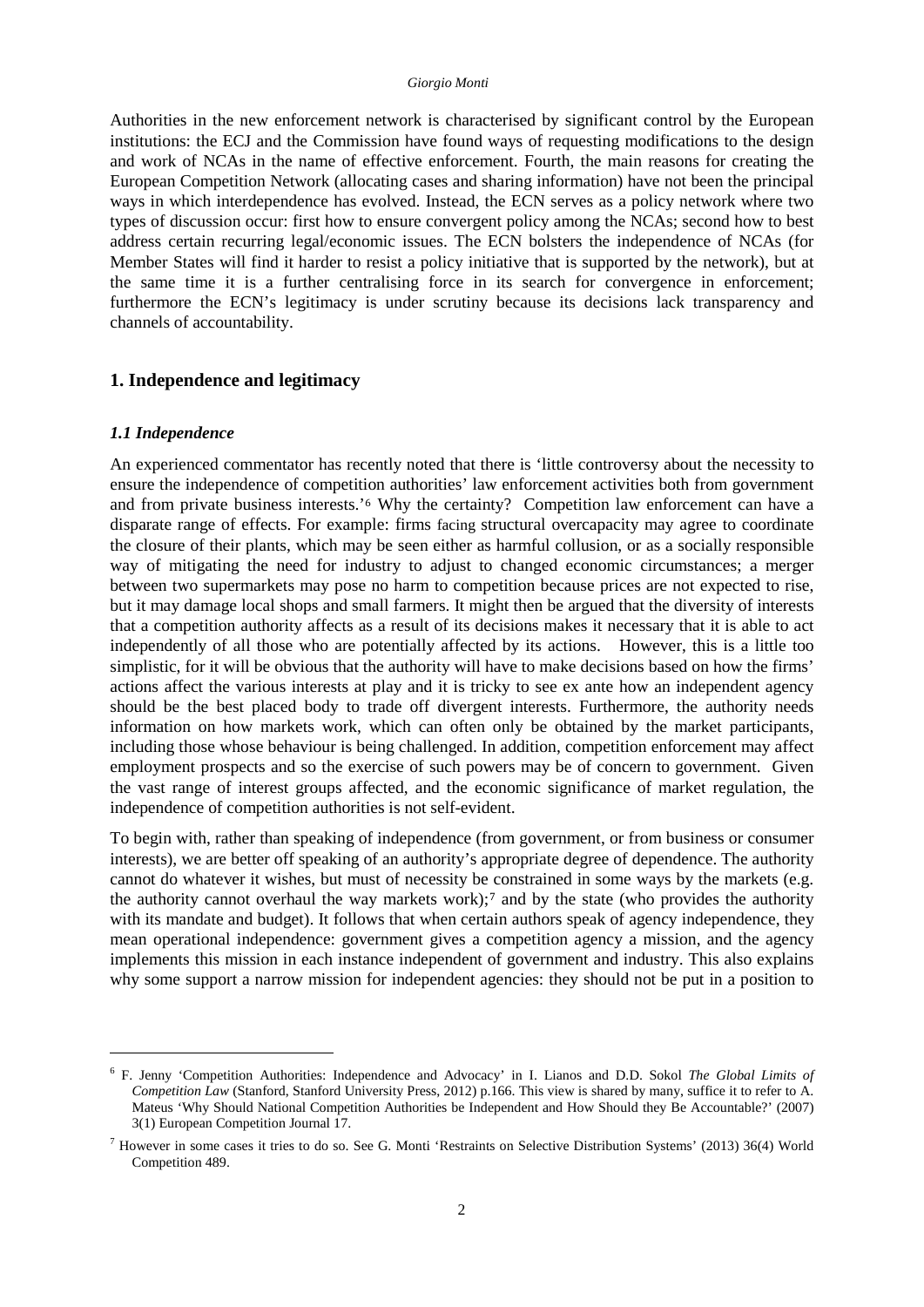make 'political' decisions.<sup>8</sup> However, it is also plausible to suggest that if the mission for the aut[ho](#page-10-0)rity is wide-ranging we might [e](#page-9-3)xpect the agency to be more closely monitored by the government.<sup>9</sup> For example, if the agency is told to remove restrictions to consumer welfare, one may legitimately insulate the agency from state control and expect it to base its rulings on this narrow ground, ignoring other consequen[ces](#page-10-1); conversely if the agency is instructed to look after 'the well-being of the European Union'<sup>10</sup> then it may be legitimate to expect more government oversight in the decisionmaking process because of the range of interests that need to be balanced in determining what conduct to permit and what conduct to forbid.

One justification for a competition authority's independence is its comparative advantage. For example, John Vickers has suggested that since competition authorities have a comparative advantage in promoting competitive markets, but no comparative advantage in achieving other public policy goals, then this makes a case for insulating them from other policy concerns. The point is justified because while a competition authority will act regularly against restrictions of competition, it will only act in the pursuit of non-competition interests sporadically, for example few mergers raise issues of employment policy. In this view, employment policy is best left to someone who can engage in [a](#page-10-2) more systematic appraisal of that other policy concern and who is more likely to be better informed.11 The point about informational advantage can be easily remedied by changing the composition of the authority, or affording it the power to obtain what information it may consider relevant to assess the conduct that is up for review. The ad hoc nature of non-competition considerations may be true generally, but not if the competition authority were to announce, for example, that it will enf[orc](#page-10-3)e the cartel prohibition by taking into consideration the environmental impact of certain agreements.<sup>12</sup> This policy stance would then serve to stimulate solutions to ameliorate the environment that could complement other legislative measures. In other words, if the competition authorities' choices on noncompetition grounds are well reasoned and consistent with other aspects of government policy, then there is no reason to conclude that a competition authority has a comparative advantage in looking exclusively at the effects on competition. And if we wish to integrate a wider ran[ge](#page-10-4) of considerations in competition decisions, then a closer relationship with the state may be warranted.<sup>13</sup>

A more convincing reason for independence has to do with commitment.<sup>14</sup> By establishing an independent agency the state has made a credible commitment to a particular e[con](#page-10-5)omic order, and this creates stability, facilitating investment, knowing that the state will not meddle. This is particularly important if the jurisdiction in question had tolerated anticompetitive practices in the past: creating an independent agency is a powerful statement about change in the economic constitutio[n.](#page-10-6) It is also said that this insulation removes lobbying and rent seeking by business and other interests.<sup>15</sup> Indeed, it has been shown that the single most important feature of a competition system that serves to stimulate

<sup>&</sup>lt;sup>8</sup> In some legal systems this is based upon the principle of legality, by which it is for the legislator to confer tasks to the agency and according to some it cannot delegate powers that give too much policy discretion to the agency. S. Lavrijssen and A. Ottow 'The Legality of Independent Regulatory Agencies' in Besselink, Pennings and Prechal (eds.) *The Eclipse of the Legality Principle in the European Union* (Kluwer Law, 2011) pp. 73-95.

<span id="page-10-7"></span><span id="page-10-0"></span><sup>9</sup> W.E. Kovacic 'Competition agencies, independence, and the political process' in J. Drexl, W. Kerber and R. Podszun (eds)

<span id="page-10-1"></span>*Competition Policy and the Economic Approach* (Edward Elgar, 2011) p. 292. <sup>10</sup> For this wide characterisation of the role of competition law, see Case C-52/09 *Konkurrensverket v TeliaSonera Sverige AB* [2011] ECR I- 527para 22.

<span id="page-10-2"></span> $11$  J. Vickers 'Central banks and Competition Authorities: Institutional Comparisons and new Concerns'(BIS Working Papers) N.331, November 2010) p.16.

<span id="page-10-3"></span> $12$  This is an approach presently under discussion by the Dutch competition authority.

<span id="page-10-4"></span><sup>&</sup>lt;sup>13</sup> See for example W.E. Kovacic 'Competition Agencies, independence, and the political process' in J. Drexl, W. Kerber and R. Podszun (eds) Competition Policy and the Economic Approach (Edward Elgar, 2011) pp.293-295 analysing the role of the Federal Trade Commission in this optic.

<span id="page-10-5"></span><sup>&</sup>lt;sup>14</sup> See generally A. Roberts *The Logic of Discipline* (Oxford University Press, 2010) ch.6.

<span id="page-10-6"></span> $15$  Mateus (above n.6) p.21.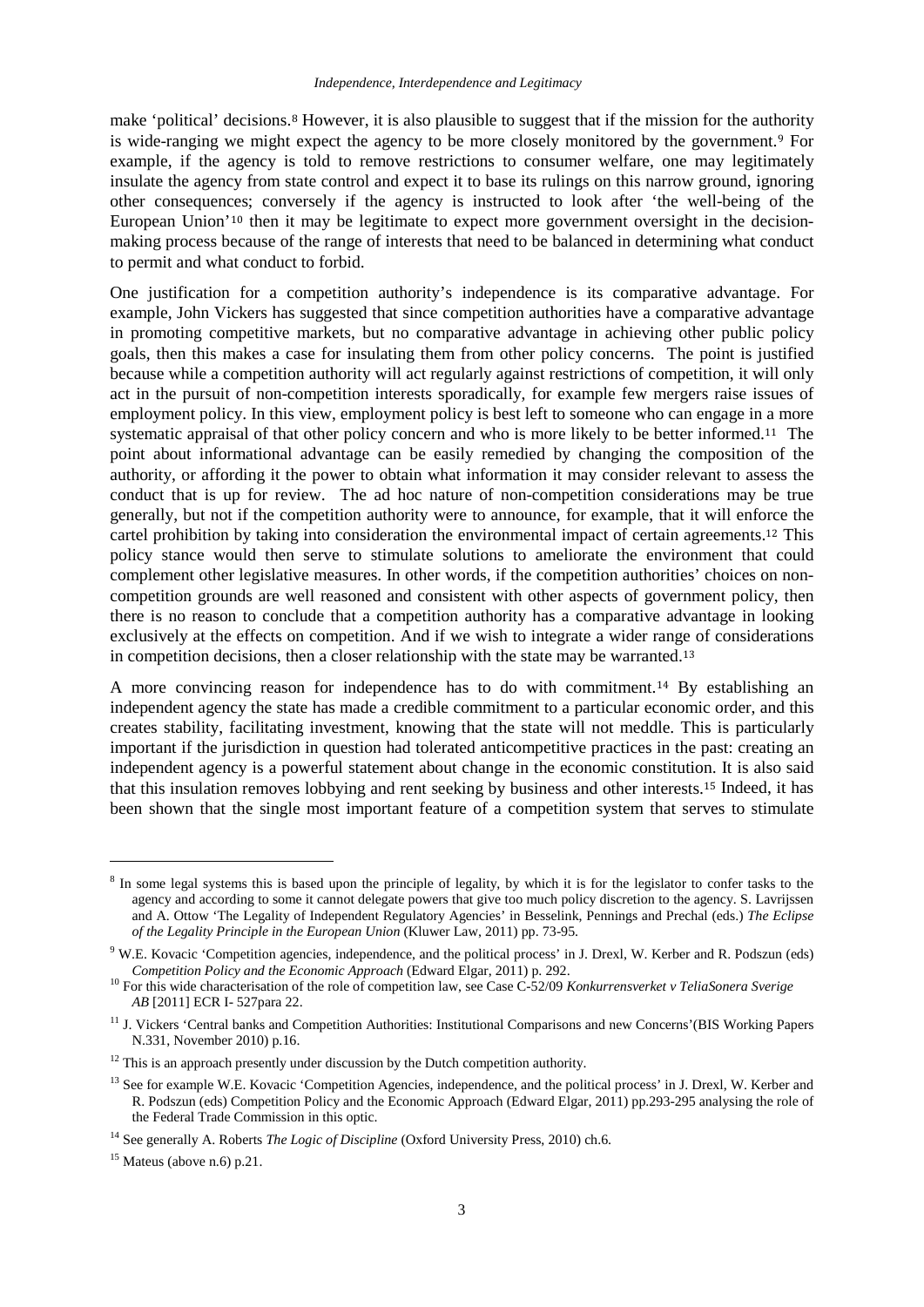foreign investment is the perception that the r[ule](#page-10-7)s are applied by an independent authority in a matter which is fair and susceptible to judicial review.<sup>16</sup>

In sum, we should start with the view that no agency is completely independent: a degree of dependence is inevitable. The degree of dependence an agency holds is contingent upon a political choice. This choice may be motivated by a commitment to a particular economic policy: if a state commits to a policy where market actors should be free unless they harm economic welfare then the agency will be more independent of the state than if the state commits to a policy where markets are regulated taking the public interest into consideration. Therefore, the position taken by mainstream authors that independence is self-explanatory reflects a prior choice to insulate competition agencies from political interference through a narrowly defined mandate, which in turn expresses a choice about the role of the s[ta](#page-11-0)te in markets; on the contrary, independence it is not a natural state of affairs but a means to an end.<sup>17</sup>

Having set out the nature of the concept of independence, we now turn to trying to identify what factors allow us to find the degree of independence an agency enjoys. As a preliminary point, it is important to note that most scholars have measured formal independence, but less work has been carried out to measure independence in practice, and as we intimate with some examples below, there may well be a dissonance between formal and actual independence. Furthermore, it is well-established that some agencies may not appear independent when one considers the statute that establishes them but may develop significant degrees of independence over time. The best example is the Antitrust Division of the US Department of Justice: it is part of the executive branch and its head may be dismissed by the President; however in practice it normally exercises its powers largely independently of executive branch to which it belongs. Likewise the German Bu[nd](#page-11-1)eskartellamt is under the supervision of the Minister of Economics but few doubt its independence.<sup>18</sup>

There is a bro[ad](#page-11-2) consensus as to what to look for when identifying the degree of formal independence of authorities.<sup>19</sup> Rather than elaborating on each factor, we survey them by identifying the nature of the threat to independence along with anecdotes to illustrate this threat.

The first set of criteria pertains to the way in which members of the authority's board are selected, by whom they are chosen, and what their terms of employment are. The risk here is that the government of the day selects persons who are likely to toe the government's line, so some mechanism to guarantee an impartial appointment is important. Concomitantly, the terms of appointment should insulate the board members from retaliation if they make unpopular choices: their terms should be fixed, non-renewable and they may only be removed for clearly specified and serious misconduct. Thus when the head of an NCA does not have their term in office renewed because he had rowed with the government, in particular as a result of his aggressive policies against former [s](#page-11-3)tate-owned enterprises, then this raises questions irrespective of the formal terms of appointment.<sup>20</sup> It is to be borne in mind that board members should also be independent of business; in this context we may note that when Neelie Kroes was nominated as Commissioner for Competition, the European Parliament

<span id="page-11-4"></span><sup>&</sup>lt;sup>16</sup> M.A. Dutz and M. Vagliasindi 'Competition Policy Implementation in Transition Economies: An Empirical Assessment' (2000) 44 European Economic Review 762.

<span id="page-11-0"></span><sup>&</sup>lt;sup>17</sup> Similarly, S. Wilks and I. Bartle 'The Unanticipated Consequences of Creating Independent Competition Agencies'(2002) 25 Western European Politics 148, 152.

<span id="page-11-1"></span><sup>&</sup>lt;sup>18</sup> Article 51 Act Against Restraints of Competition. The political dimension of the BKA's powers is explored in R. Wesseling *The Modernisation of EC Antitrust Law* (Hart, 2000) pp.171-173.

<span id="page-11-2"></span><sup>&</sup>lt;sup>19</sup> Most scholars apply the typology developed by F. Gilardi 'The Formal Independence of Regulators: A Comparison of 17 Countries and 7 Sectors' (2005) 11(4) Swiss Political Science Review 139.

<span id="page-11-3"></span> $20$  C. Hanretty and C. Koop 'Shall the law set them free? The formal and actual independence of regulatory agencies' (2013) 7(2) Regulation & Governance 195, recounting the non-renewal of the head of the Portuguese NCA. See also the concern expressed over the non-renewal of the Director general of the Office of Fair Trading in 2000: K. Brown K 'Keeping Watchdogs on a Short Leash: The Government's Approach to Competition Has Increased Suspicions That It Will Not Tolerate Truly Independent Regulators' Financial Times (10 March 2000) p.23.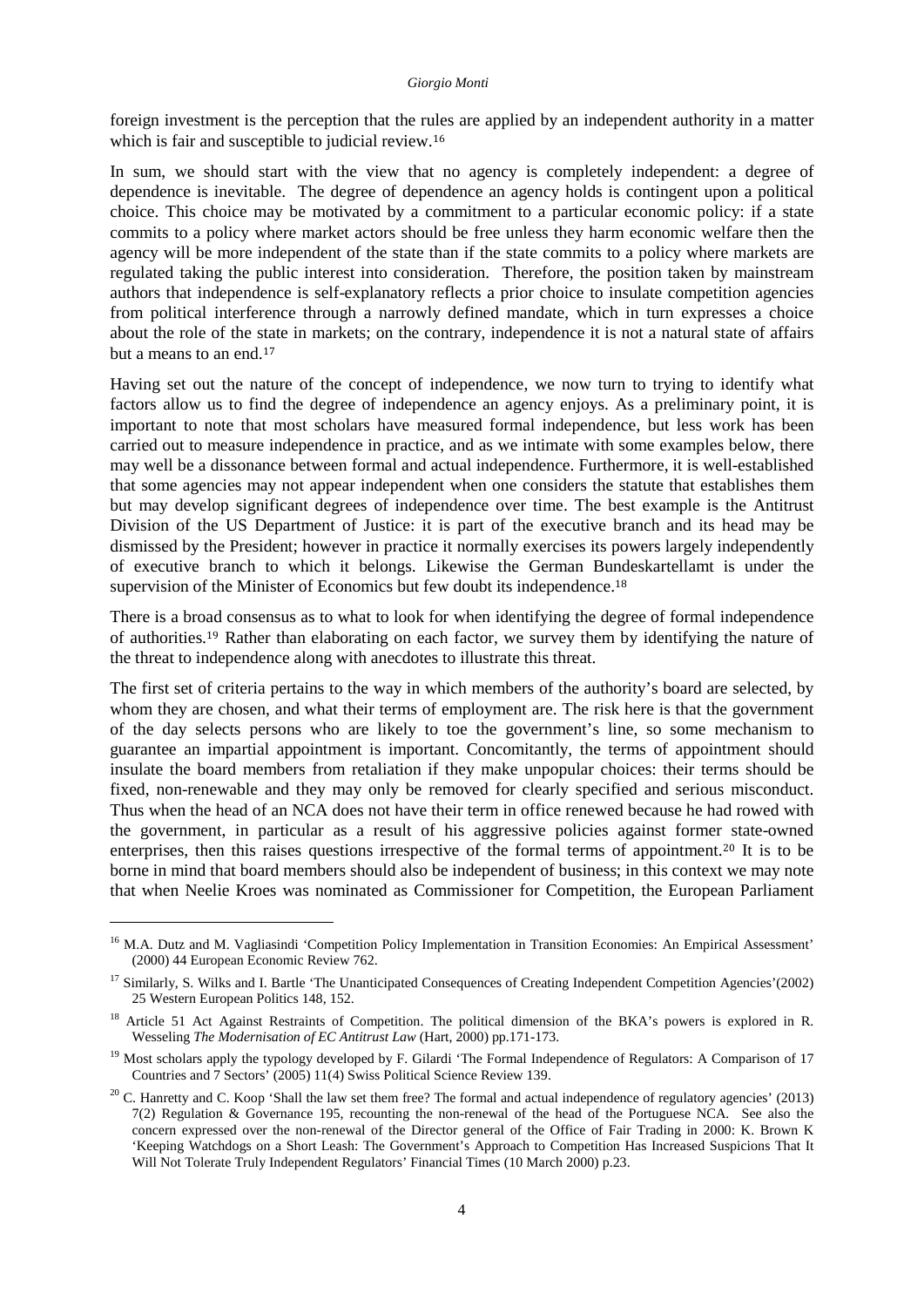noted that her connections to industry were improper; however she was appointed but chose to abstain from ta[kin](#page-11-4)g decisions early on in her tenure when firms that she had been involved in were under scrutiny.<sup>21</sup>

The second criterion is about the budget. First, one can look to where the funding comes from: if the state pays for the agency, this creates a clear risk that funding can be used as a means to secure certain results from the agency. Bill Kovacic for example tells of a specific episode in the US where the two Federal antitrust agencies (the Federal Trade Commission and the Department of Justice) agreed to withdraw a policy proposal for the sh[ari](#page-12-0)ng of work between them in view of fears that the government would cut funding if this went ahead.<sup>22</sup> That said, there are also risks if funding comes from private sources. For instance, if funding is based upon merger filings, the money can dry up in a recession, and if money comes from cartel fines this creates the risk of adverse selection, whereby the authority pursues cases by following the money. Accordingly, no source of funding is immune from risks, but an agency can counteract the risks of political meddling by communicating clearly the economic value that the agency has as a way of reminding the state [of i](#page-12-1)ts commitment to competitive markets, and also to gain social consensus with respect to its activities.<sup>23</sup>

The final criterion is the relationship between the authority and the state. This asks how far the choices of the authority are reviewed ex ante and ex post either by the executive or by parliament: whether individual decisions may be overturned by politicians, or whether the authority has to secure approval for its activities. The risk is more poignant than that pertaining to the composition of the authority because here politics can interfere much more directly into the work of the authority. That said, a number of European countries have provisions that allow, in well-defined circumstances, for politics to trump the competition analysis. These statutory exclusions may be problematic for the independence of the agency only insofar as its powers become so limited that they are not worthwhile: however if this is the case then the state's commitment would a[lso](#page-12-2) be undermined, so what one normally finds are specific statutory exclusions for certain sectors.<sup>24</sup> More worrying is if the state affects enforcement policy directly by specifying enforcement priorities, or indirectly by setting out performance targets which then lead the agency towards a certain modality of enforcement. Some commentators take the view that because of the significant powers a competition authority can wield against large and politically salient business interests, some political pressure in guiding the agency's powers is inevitable so that the game agencies must play is twofold: r[egu](#page-12-3)lating markets well and negotiating alliances to ensure that its output is supported by politicians.<sup>25</sup> A good example of this may be seen in the Commission's fining policy: in the early cases fines were relatively low, not least because businesses did not perceive cartels to be harmful, but the f[ine](#page-12-4)s were then increased gradually as the legitimacy of the Commission's fight against cartels grew.<sup>26</sup> Furthermore agencies are now

<span id="page-12-5"></span><sup>&</sup>lt;sup>21</sup> M. Cini 'Pragmatism Prevails: Barroso's European Commission' (2005) Chatham House Briefing Paper EP BP 05/01; M. Ruuda 'Competition Commissioner to hand over five cases' euobserver.com 25.11.04 [\(http://euobserver.com/economic/17843\)](http://euobserver.com/economic/17843).

<span id="page-12-0"></span> $22$  Kovacic (above n.13) p.301.

<span id="page-12-1"></span><sup>23</sup> L. Berti and A. Pezzoli *Le Stagioni Dell'Antitrust* (EGEA 2010) p.69.

<span id="page-12-2"></span><sup>24</sup> For example, M. Libertini 'I fini sociali come limite eccezionale alla tutela della concorrenza: il caso del "Decreto Alitalia"'(2010) Giurisprudenza Costituzionale 474 discussing a specific episode where antitrust law was suspended to ensure that a merger in the airline markets was authorised. Similarly, in the UK a special piece of legislation was passed to authorise bank mergers in the name of financial stability, see The Enterprise Act 2002 (Specification of Additional Section 58 Consideration) Order 2008 (SI 2008/2645).

<span id="page-12-3"></span><sup>&</sup>lt;sup>25</sup> See generally, F. Rourke *Bureaucratic Power in National Politics* 2<sup>nd</sup> ed (Boston, Little Brown, 1972).

<span id="page-12-4"></span><sup>&</sup>lt;sup>26</sup> On the Commission's cartel policy generally, see C. Harding and J. Joshua *Regulating Cartels in Europe* 2<sup>nd</sup> ed (Oxford: Oxford University Press, 2010).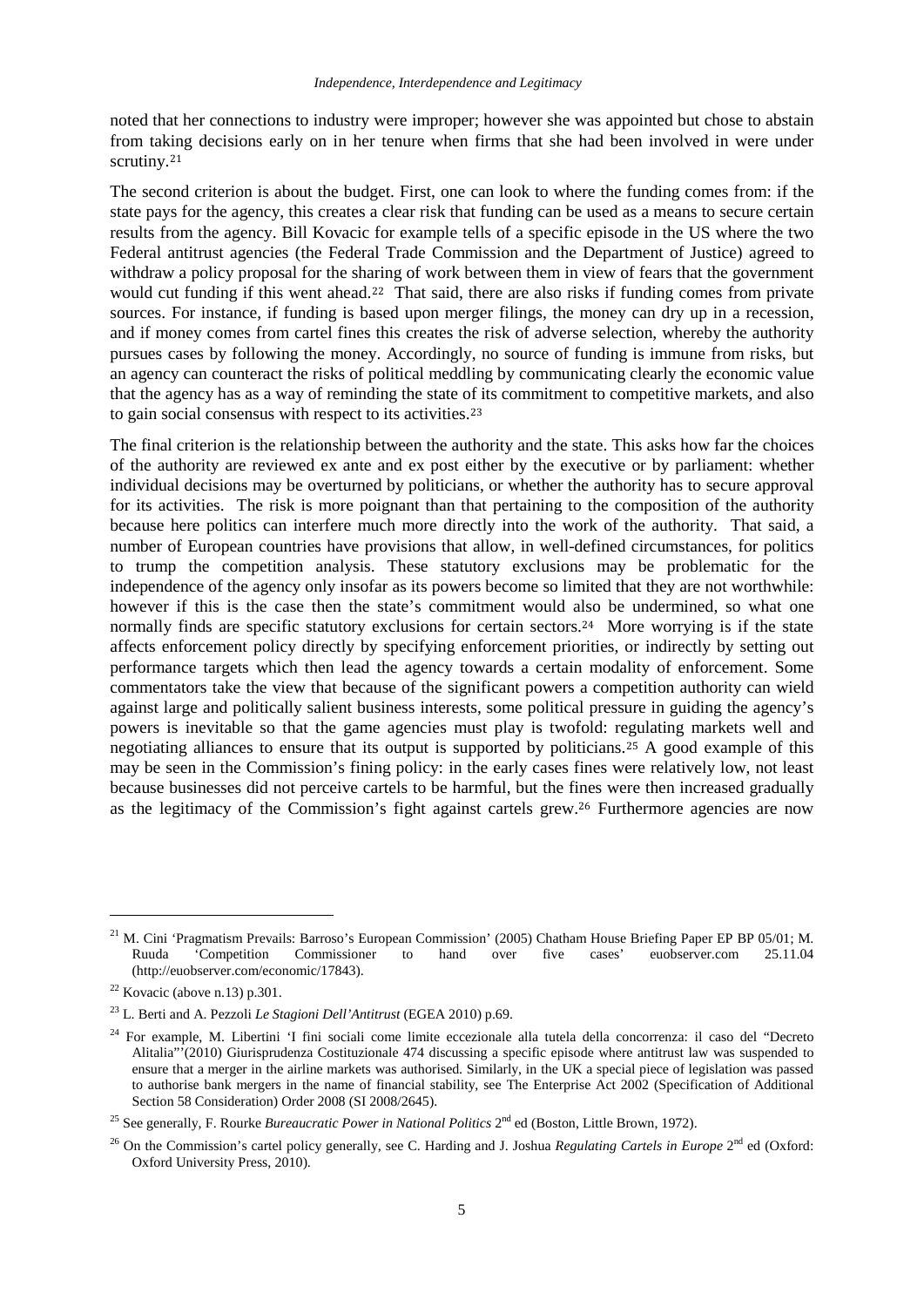eager to point to the beneficial effec[ts](#page-12-5) of their cartel policies as a way of legitimising the penalties they impose and their regulatory activity.<sup>27</sup>

As intimated above, the risks to agency independence ultimately affect the basis upon which the state made a commitment to competitive markets, so it is in the interest of the state not to tinker too much with the agency's choices. Conversely, agency members know that retaining their current degree of independence, or securing more of it, may require that they tread delicately when matters are politically sensitive. As a British regulator has put it, 'if a regulato[r](#page-13-1) expects to be politically independent, then he had better adopt some of the habits of politicians.'<sup>28</sup> This conclusion is not to suggest despair about imperfect independence; rather it is to capture the political reality where competition policy choices are made, [an](#page-13-2)d this is obviously a greater concern in countries where the culture of competition was a latecomer.<sup>29</sup>

#### <span id="page-13-0"></span>*1.2 Legitimacy*

A common way of classifying criteria by which to measure legitimacy is to distinguish inputs and outputs: we can judge the procedures by which decisions are taken and reviewed, or the outcomes caused by the intervention of a competition authority. One aspect of legitimacy is accountability and several have [ta](#page-13-3)ken the view that there is an 'inherent tension' between independence and accountability.<sup>30</sup> However, accountability also serves to strengthen independence in the long run: if the public are informed and satisfied about the performance of the agency, then its role is legitimised and it has more capacity to operate, and if the authority's decisions are informed by views of stakeholders (e.g. consumers and market act[ors](#page-13-4)) then the competition authority gains legitimacy, even if its autonomy is thereby reduced somewhat.<sup>31</sup>

When considering input legitimacy, one criterion is that the agency acts in a manner that is procedurally proper. In this context, three issues have been the subject of debate in the EU. The first is that because competition authorities have police-like powers to seize documents, to question individuals, and to impose large penalties, that these powers must be exercised having regard to the rule of law. In this respect, one will find an evolving jurisprudence that clarifies the boundaries of the authority's powers. The second aspect that has been discussed is whether it is appropriate that the authority that carries out the investigation should also be empowered to reach decisions, or whether the agency should act as a prosecutor and prove its case in front of a judge. From a legal per[sp](#page-13-5)ective, the motivation for this discussion is Article 6 of the European Convention on Human Rights.32 From an economic perspective the discussion is based upon concerns that the prosecutor/decision maker can have a confirma[tio](#page-13-6)n bias by which once it begins an investigation it will have strong incentives to find an infringement.33 The third concern is related to the second: in case that the agency is empowered to reach decisions, how satisfactory is the degree of judicial overview? These three debates have featured prominently, in particular when assessing the performance of the European Commission as an antitrust

<span id="page-13-7"></span> $27$  For example, in all recent cartel decisions by the Commission, the harm to consumers caused by the cartel and remedied by the antitrust intervention is noted, see for example Commissioner Almunia's statements in Antitrust: Commission fines producers of wire harnesses  $\in$  141 million in cartel settlement Europe (IP/13/673 10/07/2013); in the case of Italy this may be seen in the shift towards safeguarding the consumer interest by prioritising certain cases, see L. Berti and A. Pezzoli *Le Stagioni Dell'Antitrust* (EGEA 2010) pp.100-101.

<span id="page-13-1"></span><sup>28</sup> Cited in A. Roberts *The Logic of Discipline* (Oxford University Press, 2010) p.106.

<span id="page-13-2"></span><sup>&</sup>lt;sup>29</sup> Berti and Pezzoli (above n.23) considering the development of competition policy in Italy.

<span id="page-13-3"></span><sup>&</sup>lt;sup>30</sup> W.E. Kovacic 'Competition Agencies, independence, and the political process' in J. Drexl, W. Kerber and R. Podszun (eds) *Competition Policy and the Economic Approach* (Edward Elgar, 2011) p.291.

<span id="page-13-4"></span> $31$  Roberts (above n.28) p.115.

<span id="page-13-5"></span> $32$  For a good discussion, see R. Nazzini 'Administrative enforcement, judicial review and fundamental rights in EU competition law: A comparative contextual-functionalist perspective' (2012) 49(3) Common Market Law Review 971.

<span id="page-13-6"></span><sup>&</sup>lt;sup>33</sup> D.J. Neven 'Competition economics and antitrust in Europe' (2006) 21 (48) Economic Policy 471.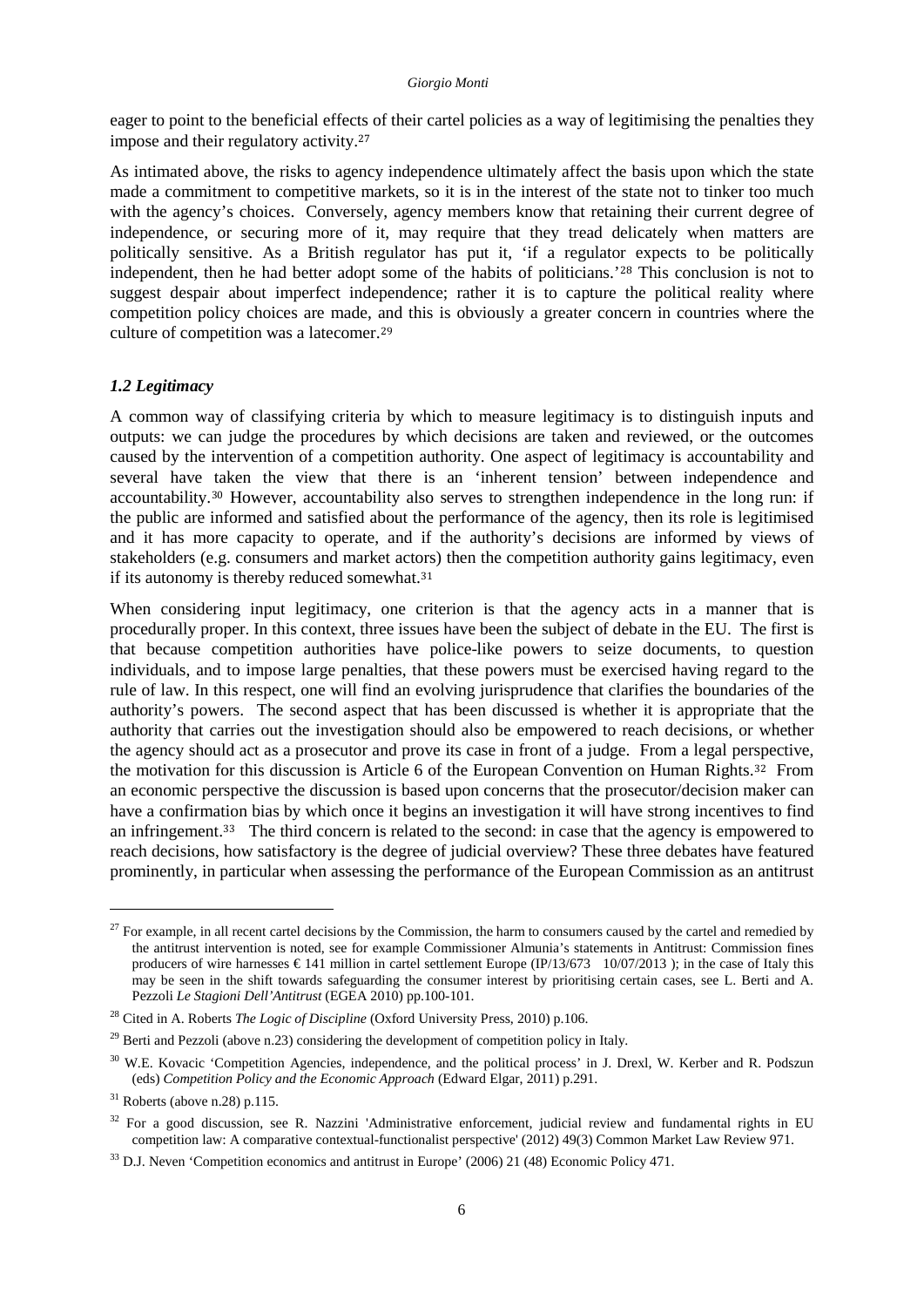authority.<sup>34</sup> These debates do not need to be repeated yet again, what is perhaps worthy of comment here is th[at](#page-13-7) in spite of these concerns, the legitimacy of the Commission as a competition authority remains quite high. In part this is explained by the fact that the Commission regularly updates its procedures in light of what it perceives as best practices and judgments of the European Courts.

Turning to output legitimacy, there has been a development in the way in which authorities account for their performance. The conventional way is by issuing a report of their activities, which is discussed in Parliament. How these reports could be designed to give the best account of the agency's performance is not at all clear. One approach could be to indicate how many cas[es](#page-14-0) have been taken. Some studies have used this as a proxy for the quality of an agency's performance.<sup>35</sup> The advantage of this approach is that it allows one to compare across jurisdictions, but there are risks in ascribing too much significance to numbers: not only are numbers affected by range of factors (e.g. the procedures in place (states with more costly procedures may prosecute less frequently), budgets, the state and the size of the economy), but it can be perverse to evaluate an agency's performance simply by the numbers of cases it handles because it pushes the agency to conclude as many cases as possible, simply to hit a target. Accordingly there is a trend towards trying to measur[e t](#page-14-1)he impact of competition enforcement by looking at the welfare effects of antitrust enforcement.<sup>36</sup> Again, here one might consider relying on proxies (for example, for cartel cases one could look to the size of the fine: fines are calculated using fairly stable criteria based on seriousness and economic impact, thus a larger fine suggests greater welfare loss). Alternatively some agencies have tried more refined approaches, for example DG Competition has estimated the consumer benefits of its enforcement, and estimated that its 2001 cartel cases led to benefits of  $\mathcal{Q}$ .8 billi[on](#page-14-2) to  $\mathcal{Q}$ .2 billion, while its merger interventions left to benefits between  $\bigoplus$  billion and  $\bigoplus$ .8 billion.<sup>37</sup> These measurements capture the direct effects of antitrust enforcement, however they do not measure two kinds of indirect effect: first the deterrent effect of enforcement (economic theory teaches us that this is a function of the size of the penalty and the likelihood of being caught) and second the dynamic efficiency eff[ects](#page-14-3) of competitive markets, which some take to be much greater than the direct effects of antitrust law.<sup>38</sup>

One should not assume that competition authorities always report on success: in 2005 DG Competition released a study on merger remedies. Remedies are often agreed between the Commission and the parties to a merger so that the competition concerns that the Commission identifies are resolved and the merger is allowed to go ahead. For example, the parties to the merger agree to divest certain assets. The study found that in 24% of the sample the remedy had only been partially effective in removing the competition concerns and may even have reduced the competitiveness of the firms that we[re](#page-14-4) divested, in another 7% of cases the remedy was ineffective, while in 57% the remedy was effective.<sup>39</sup> The result of this study was a [st](#page-14-5)rengthening of the Commission's remedies policy and so this reflexive approach may be welcomed;<sup>40</sup> on the other hand proving one's fallibility is also risky because it

<span id="page-14-6"></span> <sup>34</sup> See generally, I. Van Bael *Due Process in EU Competition Proceedings* (Kluwer 2011).

<span id="page-14-0"></span><sup>&</sup>lt;sup>35</sup> See M. Guidi M. Guidi 'Does Independence Affect Regulatory Performance? The Case of National Competition Authorities in the European Union' EUI Working Paper RSCAS 2011/64.

<span id="page-14-1"></span><sup>36</sup> M. Bergman 'Quis Custodiet Ipsos Custodes? Or Measuring and Evaluating the Effectiveness of Competition Enforcement' (2008) 156 De Economist 387.

<span id="page-14-2"></span><sup>&</sup>lt;sup>37</sup> DG COMP *Management Plan, 2012*. Available at: [http://ec.europa.eu/dgs/competition/.](http://ec.europa.eu/dgs/competition/) The method for guessing the benefits of cartel investigations is to estimate the extra prices charged by cartels, multiply this by the number of units and the number of years the cartel was expected to operate for had the Commission not intervened. Similarly for mergers the question asked is what the price increase would have been had the merger been allowed, and how many units would have been sold.

<span id="page-14-3"></span><sup>38</sup> G. Nicoletti and S. Scarpetta 'Product market reforms: macro-linkages and effects on growth' in A. Mateus (ed) *Advances in Competition Law and Economics* (Kluwer, 2007).

<span id="page-14-4"></span><sup>39</sup> The study was unable to determine the effect in the rest of the sample. DG Comp *Merger Remedies Study* (2005) available at [http://ec.europa.eu/competition/mergers/legislation/remedies\\_study.pdf.](http://ec.europa.eu/competition/mergers/legislation/remedies_study.pdf)

<span id="page-14-5"></span><sup>&</sup>lt;sup>40</sup> The review was started in 2007, and the result was the Commission Notice on remedies acceptable under the Council Regulation (EC) No 139/2004 and under Commission Regulation (EC) No 802/2004 [2008] OJ C267/1.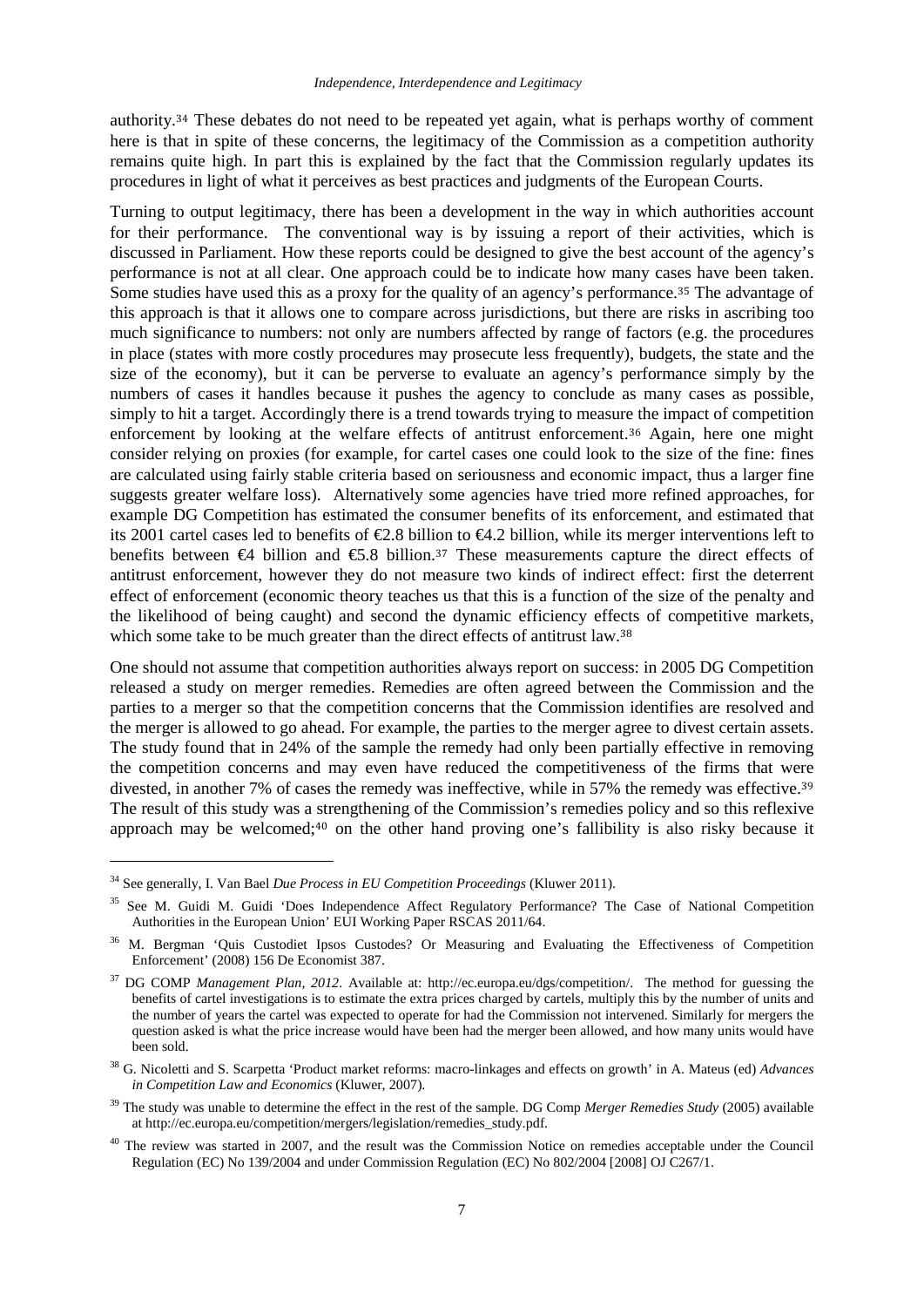damages the reputation of the agency. The importance of this reputation was evidenced starkly by a set of appeals against Commission me[rge](#page-14-6)r decisions in 2002 where the General Court quashed the approach taken by the Commission.<sup>41</sup> These led to significant changes within DG Competition to institute procedures that are designed t[o e](#page-15-2)nsure that the analysis of mergers is more economically robust and can withstand legal challenge.<sup>42</sup> The speed with which DG competition responded to these two instances where its failures were exposed shows the importance that credibility has in competition law enforcement.

Indeed, in competition law circles, it appears that one of the major sources of legitimacy is the rating provided by a private institution and published in the *Global Competition Review*, notably DG Competition ranks among the elite agencies and the UK, French and German NCAs are singled out as the other elite agencies in Europe. This status give[s th](#page-15-3)e agencies credibility and influence globally, as well as vis-à-vis the national political environment.<sup>43</sup> This rating process is not quite about testing for input legitimacy in the conventional sense (even if most of the questions asked are about the processes of the competition authority) nor specifically about outputs either. Nevertheless, prestige matters.

# <span id="page-15-1"></span><span id="page-15-0"></span>**2. Independence and legitimacy of EU competition enforcers**

#### *2.1 The European Commission*

Having just discussed the values of independence and legitimacy, it may come as a bit of a surprise to discover that the EU's principal competition enforcer [is](#page-15-4) the European Commission. This body has been described as a 'political and administrative hybrid'<sup>44</sup> in that its tasks include both the promotion of the general interests of the Union (by for example, initiating proposals for legisl[atio](#page-15-5)n) and at the same time the oversight of the application of the Treaties and of Union Law.<sup>45</sup> And while Commissioners are persons 'whose independence is beyond doubt' and the Commission as a body 'shall be completely independent' and thus take no instructions from any Government or other entity, it is also the case that members of the Commission are proposed by the Member States according to a rotation system, the vast majority of Commissioners are senior national politicians, there is an informal national quota system for recruitment in [th](#page-15-6)e bureaucracy, and ultimately the competences of the Commission are delimited by Member States.<sup>46</sup> At first blush, the Commission does not appear to

<span id="page-15-7"></span> <sup>41</sup> Case T-342/99 *Airtours Plc v Commission* [2002] ECR II-2585; Case T-301/01 *Schneider Electric SA v Commission* [2002] ECR II-4071; Case T-5/02 *Tetra Laval v Commission* [2002] ECR II-4381. See B. Vesterdorf 'Standard of Proof in Merger Cases: reflections in the Light of Recent Case Law of the Community Courts (2005) 1(1) European Competition Journal 3.

<span id="page-15-2"></span> $42$  For example, the Merger Task Force was disbanded, a new procedure was created whereby a draft decision is tested by a devil's advocate panel of officers that were not involved with the case and test the validity of the economic arguments, and a chief economist was appointed, along with a team of economists to boost the authority's capacity to handle complex economic theories. See A. Winkler 'Some Comments on Procedure and Remedies under EC Merger Control Rules: Something Rotten in the Kingdom of EC Merger Control?' in F. Lévêque, H.A. Shelanski (eds) *Merger Remedies in American and European Union Competition Law* (Edward Elgar, 2003).

<span id="page-15-3"></span><sup>43</sup> A brief summary of the 2013 report of this report is available here: [http://www.autoritedelaconcurrence.fr/doc/gcr\\_rating13.pdf](http://www.autoritedelaconcurrence.fr/doc/gcr_rating13.pdf) . See M. Maggetti 'The Media Accountability of Independent Regulatory Agencies'(2012) 4(3) European Political Science Review 385, looking also at media perception, and generally on reputation and global governance, see A.M. Slaughter *A New World Order* (Princeton University Press, 2004) pp.36-64.

<span id="page-15-4"></span><sup>44</sup> N. Nugent *The European Commission* (Basingstoke, Palgrave, 2001) p.326. The best discussion remains that by L. Laudati 'The European Commission as a Regulator: The Uncertain Pursuit of the Competitive Market'in G. Majone (ed) *Regulating Europe* (Routledge, 1996).

<span id="page-15-5"></span> $45$  Article 17(1) and (2) TEU.

<span id="page-15-6"></span><sup>46</sup> Article 17(3) and (5) TEU. See also A. MacMullen 'European Commissioners 1952-1995: National Routes to a European Elite' in N. Nugent (ed) *At the Heart of the Union* (Basingstoke: Macmillan Press, 1997); A.A. Ellinas and E. Suleiman *The European Commission and Bureaucratic Autonomy* (Cambridge: Cambridge University Press, 2012).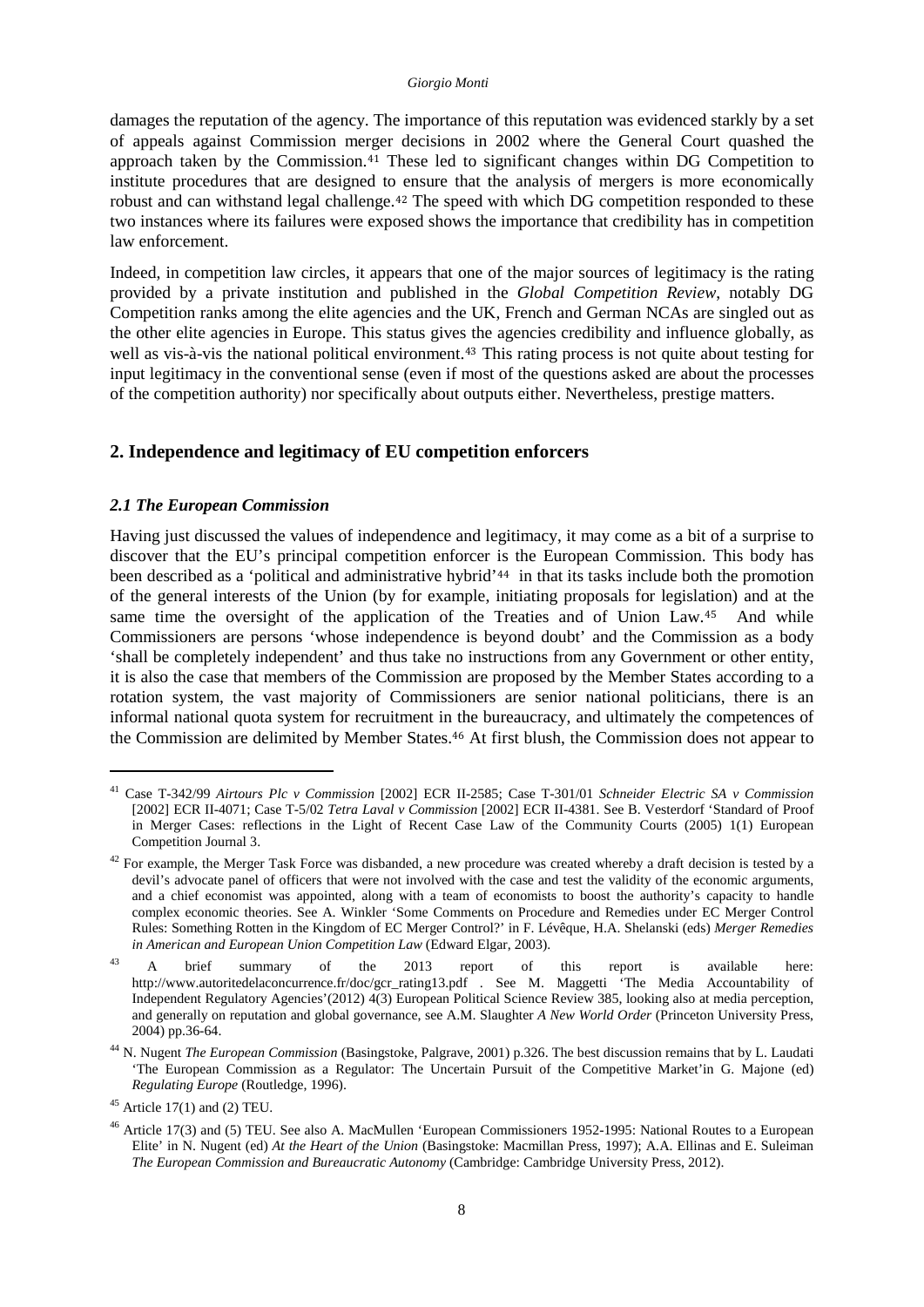be well suited to decide competition cases on the basis of the orthodox view of independence that we sketched above, which explains why since the 1990s, when the enforcement of competition law had gaine[d in](#page-15-7) prominence, it was inevitable that there would be calls for establishing a European cartel office.<sup>47</sup> These calls have subsided today, but before we explore why this may be so, it is worth discussing the practice of competition enforcement by the Commission in closer detail to test its independence and legitimacy.

It should be borne in mind that while decisions in individual cases are voted by the College of Commissioners, the bulk of the work is carried out by the Directorate General for Competition (hereinafter, DG COMP) and the Competition Commissioner. First, the power to take some decisions that precede a final ruling (e.g. to initiate proceedings, to reject complaints, to orde[r](#page-16-0) the supply of certain information from parties being investigated, to issue a statement of objections48) are given [to](#page-16-1) the Commissioner for competition, and some are delegated by that person to the Director General.<sup>49</sup> Second, in the vast majority of cases the College defers to the DG COMP's proposed course of action. This is evidenced by the fact that most competition decisions are agreed by written proced[ur](#page-16-2)e, which reduces the scope for discussing the wider policy ramifications of a proposed decision.<sup>50</sup> Written procedures are said to be for uncontroversial cases where sufficient consensus has been achieved by the relevant cabinets beforehand; disagreements require an oral hearing. Having said that, collaboration is expected among Commission departments in the procedure leading up to a decision, which [is](#page-16-3) an avenue for reaching agreement on how to handle non-competition considerations silently.51 Furthermore, the Commission has also explained that when the oral [pro](#page-16-4)cedures are used, this is an indication that the issue at stake is of 'economic or political importance.'<sup>52</sup> In these cases it is inevitabl[e](#page-16-5) that there will be instances where political considerations are aired expressly and may be decisive.<sup>53</sup>

However, before the Commission reviews the proposed decision of DG COMP, the work of the directorate-general is reasonably well insulated from politics and private interests. In the first instance a case arrives at the doors of DG COMP through a variety of sources: notification by the parties (merger notifications are compulsory if the merger as an EU dimension, and parties may confess to having infringed EU competition law on the basis of the Commission's leniency policy), complaints from third parties, own-initiative investigations, or the result of re-allocation where the case had originally begun in an NCA but it is decided that the Commission is the best-placed authority. At this first stage there is some risk of lobbying from complainants who may press for their case to be given

 <sup>47</sup> S. Wilks and L. McGowan 'Disarming the Commission: The Debate over a European Cartel Office.' (1995) 32(2) Journal of Common Market Studies 259.

<span id="page-16-0"></span> $48$  There is a special procedure when it comes to the statement of objection: the President must also agree to it being issued, and any other Commissioner concerned about the case may seek a meeting with the President and the Competition Commissioner, however it is also said that other services cannot veto the issuance of a statement of objections as this would risk the impression that non-competition considerations were taken into account. DG TREN (dealing with transport) however may raise issues of political salience for consideration. Antitrust manual of Procedures - Internal DG Competition working documents on procedures for the application of Articles 101 and 102 TFEU (2012) Section 2.2

<span id="page-16-1"></span><sup>&</sup>lt;sup>49</sup> The legal basis for this is Commission Decision of 24 February 2010 amending its Rules of Procedure [2010] OJ L55/60 Article 13. A comprehensive list of the acts which the Commissioner for competition has been empowered to adopt, and those which have been sub-delegated to the Director general for Competition is found in Antitrust manual of Procedures - Internal DG Competition working documents on procedures for the application of Articles 101 and 102 TFEU (2012) Sections 2.2 and 2.3. However, note that the Commissioner may, in consultation with the President, decide that in view of the political sensitivity or the importance of the matter, that this is a decision of the College of Commissioners.

<span id="page-16-2"></span><sup>50</sup> Commission Decision of 24 February 2010 amending its Rules of Procedure [2010] OJ L55/60, Article 12

<span id="page-16-3"></span><sup>51</sup> Commission Decision of 24 February 2010 amending its Rules of Procedure [2010] OJ L55/60, Article 23

<span id="page-16-4"></span>Antitrust manual of Procedures - Internal DG Competition working documents on procedures for the application of Articles 101 and 102 TFEU (2012) Section 2.1, paragraph 19.

<span id="page-16-5"></span><sup>53</sup> For one early example in merger control, see G. Monti *EC Competition Law* (Cambridge University Press 2007) ch.1 tracing the political debates over a merger of aircraft manufacturers.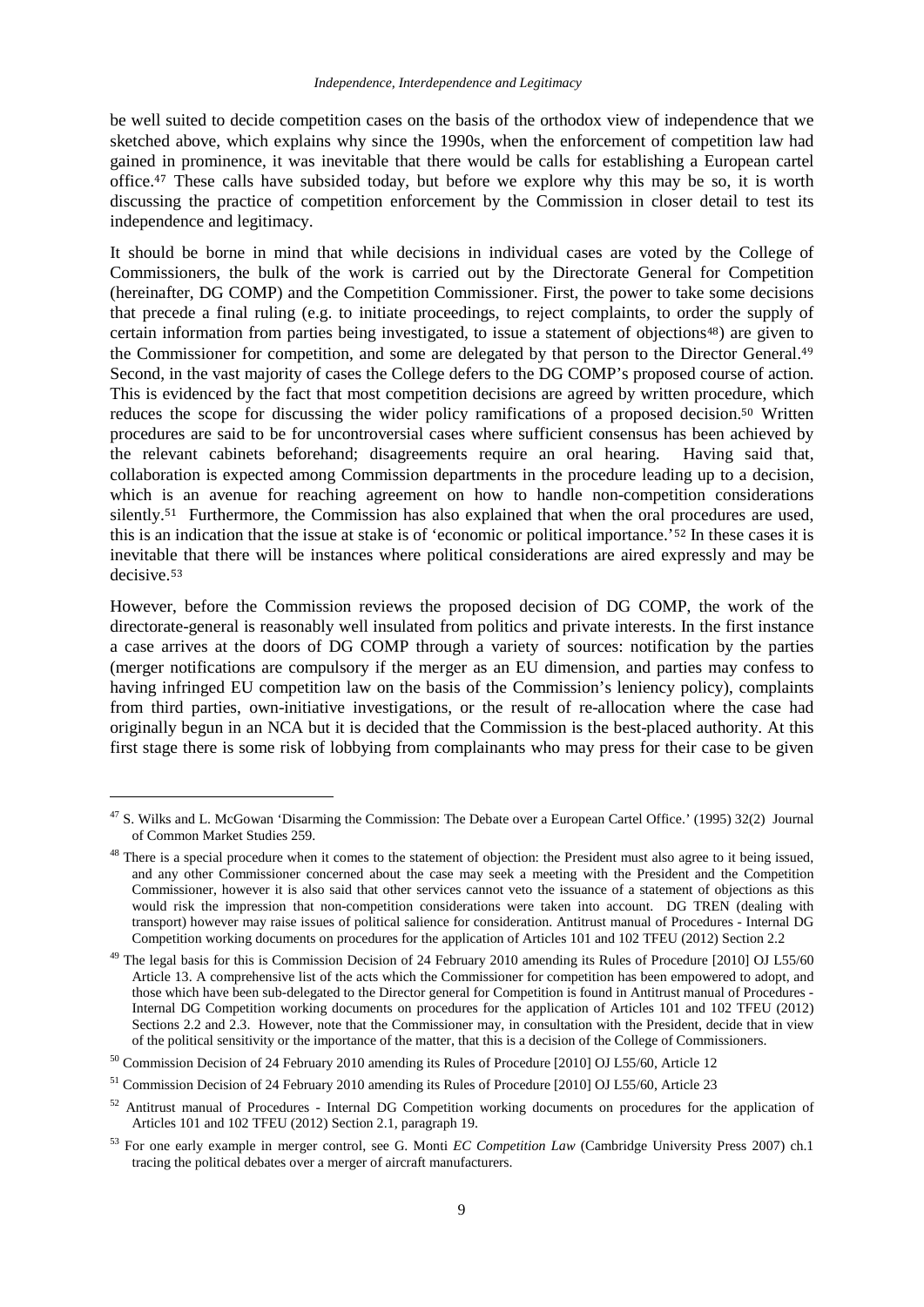priority, as well as from parties notifying their transaction pleading for favourable treatment. Here there are some risks of DG COMP being the subject of improper pressure for the following reasons: first many cases are settled through mechanisms which leave little scope for judicial review, which creates risks of both overly aggressive and insufficiently robust enforcement; second the DG has considerable discretion with respect to the choice it makes as to which cases merit investigation. That said, it operates with a degree of transparency, for example all commitments proposed [b](#page-16-1)y parties are market-tested, and this kind of accountability prevents some risks of improper influence.<sup>54</sup>

In the second stage, that of investigation and adjudication, the officers of DG COMP remain relatively immune from improper interference, and a number of mechanisms are in place to fend off political interference: first the Council of Ministers plays a limited role, because the Treaty provisions and the Merger Regulation leave the detailed work to DG COMP; second the Commission has published a number of soft law notices describing how the Commission carries out its tasks. For present purposes, the value of these soft law documents is that they pre-commit DG COMP to a specific mode of analysis, departure from which may be challenged in Court. As a result, it is harder for industry or national governments to put pressure to deviate from these guidelines. Before a decision is taken the draft is circulated via the Advisory Committee, which contains representatives from national competition authorities, but it is not a place where local political pressure can be exercised, not least because of the deep cooperation networks among the competition authorities which make this [an](#page-17-1) epistemic community that is largely in agreement about the best way to enforce competition law.<sup>55</sup> Accordingly it is only when DG COMP's recommended course of action is discussed by the College of Commissioners that politics arrives to affect some decisions.

Given the above, DG COMP's legitimacy 'seems now to be firmly entrenched.'<sup>56</sup> This is because it has secured significant policy and operational independence from the Commissi[on,](#page-17-2) which is in turn a result of a successful enforcement policy since the mid-1980s. Success brought it legitimacy, which in turn made it possible to delegate it more policy independence. Similarly, the Commission as a whole has turned more market-friendly over time. Perhaps one telling example of this is the policy on crisis cartels. In earlier economic downturns the Commission was sympathetic to the needs for industry to restructure and so tolerated cartels among competitors which were designed to reduce over-capacity gradually, allowing all firms to survive economically. In the current crisis, h[ow](#page-17-3)ever the Commission has taken a much tougher line, rejecting the political case for exemption.<sup>57</sup> These developments explain why calls for an inde[pen](#page-17-4)dent EU-wide cartel agency have subsided: the Commission acts as if it was such an agency already.<sup>58</sup>

#### <span id="page-17-0"></span>*2.2 National Competition Authorities*

<span id="page-17-5"></span>Under Regulation 1/2003 Member States have an obligation to designate an authority responsible for the application of Articles 101 and 102, and for all Member States this seems to be the same authority that applies national competition law. The design of this authority in the hands of the Member States,

 <sup>54</sup> Commitments are based on Article 9 of Regulation 1/2003. For discussion, see F. Wagner von Papp 'Best and Even Better Practices in the European Commitment Procedure after *Alrosa*: The Dangers of Abandoning the 'Struggle for Competition Law' (2012) 49 Common Market Law Review 929.

<span id="page-17-1"></span><sup>&</sup>lt;sup>55</sup> This has been noted by a number of scholars, see S. Wilks 'Agency Escape: Decentralization or Dominance of the European Commission in the Modernization of Competition Policy?' (2005) 18(3) Governance 431.

<span id="page-17-2"></span><sup>&</sup>lt;sup>56</sup> M. Cini 'Administrative Culture in the European Commission: the Cases of Competition and Environment' in N. Nugent (ed) *At the Heart of the Union* (Basingstoke: Macmillan Press, 1997), p.84

<span id="page-17-3"></span> $57$  This is particularly evident in the amicus curia brief sent to the Irish courts in the Beef Industry Development Society case [\(http://ec.europa.eu/competition/court/amicus\\_curiae\\_2010\\_bids\\_en.pdf\)](http://ec.europa.eu/competition/court/amicus_curiae_2010_bids_en.pdf). As a result of this opinion, the parties withdrew their request for exemption of a crisis cartel.

<span id="page-17-4"></span><sup>&</sup>lt;sup>58</sup> Obviously as noted above, some continue to press for more procedural reforms, see for example I. Forrester 'Due process in EC competition cases: A distinguished institution with flawed procedures' (2009) European Law Review 817.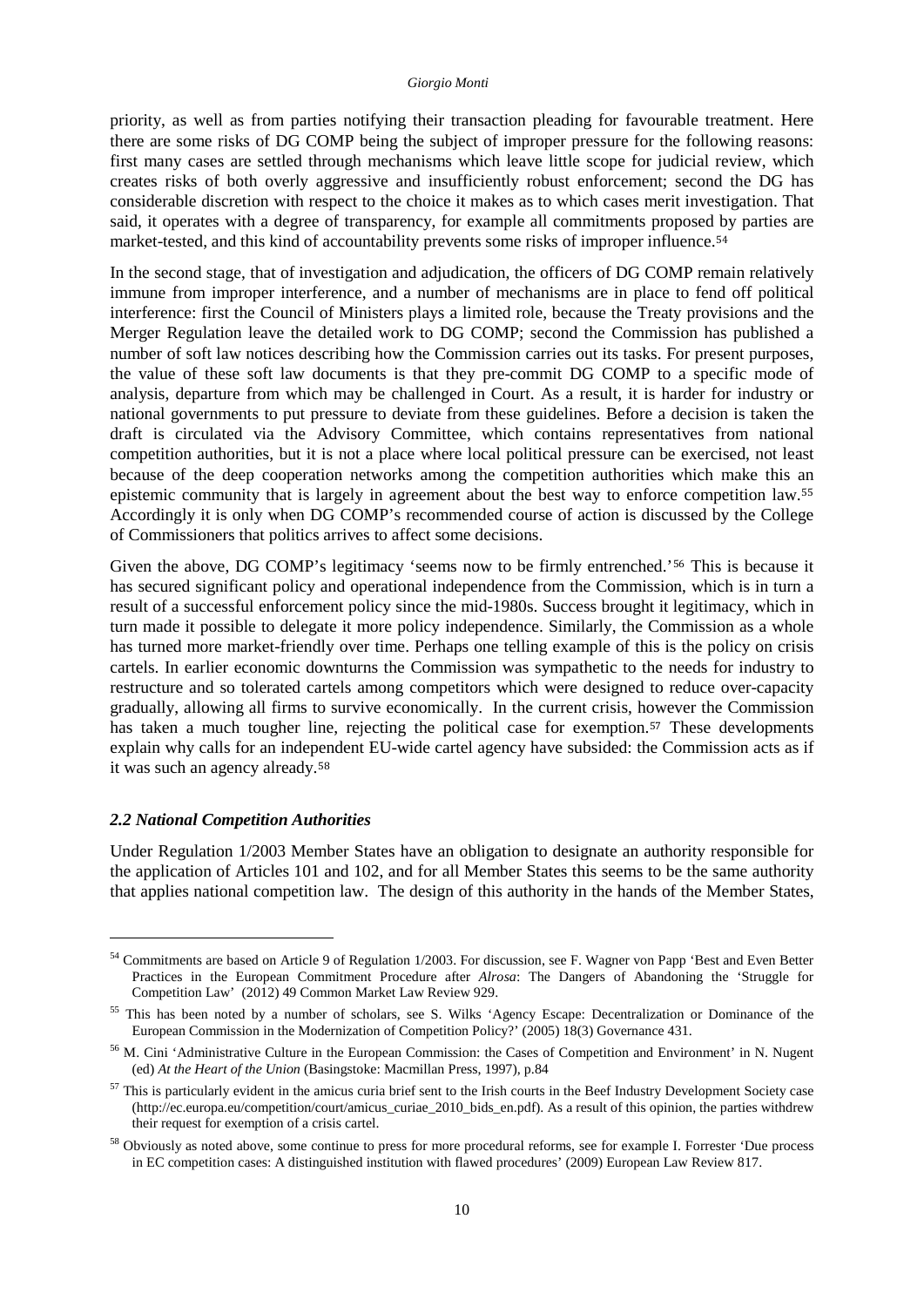the sole requirement stipulated by EU Law is that the national competi[tio](#page-17-5)n authorities are able to ensure effective compliance with the obligations of Regulation 1/2003.59 Nothing is said about independence. This is unusual given that in the regulatory frameworks for electronic communications and energy considerable legislative efforts were expended to ensure the independence of regulatory authorities. Initially, independence was from market participants, in this context the ECJ identified a principle of equality of opportunity among competitors an[d c](#page-18-0)oncluded that this would not be satisfied if a market player was also in charge of regulating markets.<sup>60</sup> Subsequently the current versions of the directive empowering national regulatory aut[ho](#page-18-1)rities in electronic communications also provide that regulators should have political independence.<sup>61</sup>

In the absence of specific guidance the degree of formal independence among the NCAs is quite varied. In [spi](#page-18-2)te of these variations many competition authorities consider themselves to be independent.<sup>62</sup> The most comprehensive study to date is that carried out by Mattia Guidi, who has quantified the degree of independence of each NCA ([at](#page-18-3) the extremes, the least independent is the Estonian NCA, the most independent is Italy's NCA).<sup>63</sup> His findings are fascinating because the degree of independence does not seem to be correlated to the degree of market liberalism of the economy, although mixed economies are more lik[ely](#page-18-4) to have more independent authorities than states which are either liberal or based on coordination.<sup>64</sup> Conversely the longer a Member State has been party to the EU the more independent the authority is, although it is not clear why this should be [so](#page-18-5) because as we noted the EU has not formally requested the institution of independent authorities.<sup>65</sup> Guidi has also argued that the more independent NCAs are also more active. This is an important finding because it justifies the delegation [of](#page-18-6) decision making to the NCA: what we lose in democratic control we gain in improved performance.<sup>66</sup>

It is beyond the scope of this essay to discuss each NCA in terms of independence and legitimacy. It will come as no surprise that most agencies are generally said to be independent but states have retained powers to intervene in certain sectors or policy domains wher[e](#page-18-7) a political decision is warranted, and that the resources and outputs of different agencies varies.<sup>67</sup> Here we analyse two issues, first the additional advocacy function of NCAs, and second degree to which the design of NCAs is affected by the European Courts and the Commission.

While the Commission may occasionally identify regulatory failures at national level (especially through the state aid rules), its normal way of proceeding against these is by deploying its antitrust powers or its limited legislative powers. On the other hand, NCAs have varying degrees of power to

 $59$  Regulation 1/2003 [2003] OJ L1/1, Article 35. This latitude is explained in recital 35 as recognition of the 'wide variation which exists in the public enforcement systems of the Member States'.

<span id="page-18-0"></span><sup>60</sup> Case C-18/88 *RTT v GB-INNO-BM* [1991] ECR I-5941, para 25.

<span id="page-18-1"></span><sup>61</sup> Directive 2009/140/EC, [2009] OJ L 337/37Article 1(3).

<span id="page-18-2"></span><sup>&</sup>lt;sup>62</sup> See for example the results of this OECD survey<http://www.oecd.org/daf/competition/2485827.pdf>

<span id="page-18-3"></span> $<sup>63</sup>$  M. Guidi 'Delegation and Varieties of Capitalism: Explaining the Independence of National Competition Agencies in the</sup> European Union' (2013) Comparative European Politics (advance on line publication).

<span id="page-18-8"></span><span id="page-18-4"></span><sup>64</sup> The author draws on the tripartite classification in P. Hall and D. Soskice *Varieties of Capitalism* (Oxford University Press, 2001).

<span id="page-18-5"></span> $<sup>65</sup>$  It does not appear to be a feature of the Europe Agreements either, even if for Member States that joined the EU in 2004</sup> one finds a pattern of informal convergence to the EU standards, see C.S. Cseres 'The impact of Regulation 1/2003 in the new Member States' (2010) 6(2) Competition Law Review 145

<span id="page-18-6"></span><sup>66</sup> M. Guidi 'Does Independence Affect Regulatory Performance? The Case of National Competition Authorities in the European Union' EUI Working Paper RSCAS 2011/64. Although as we noted above, measuring performance by counting cases is problematic.

<span id="page-18-7"></span> $67$  For a comparative analysis of some NCAs, see P-A Buigues and R. Meiklejohn 'National Competition Authorities in France, Germany, and the United Kingdom: Resources, Independence, and Enforcement' Competition Policy International Antitrust Chronicle (April 2013).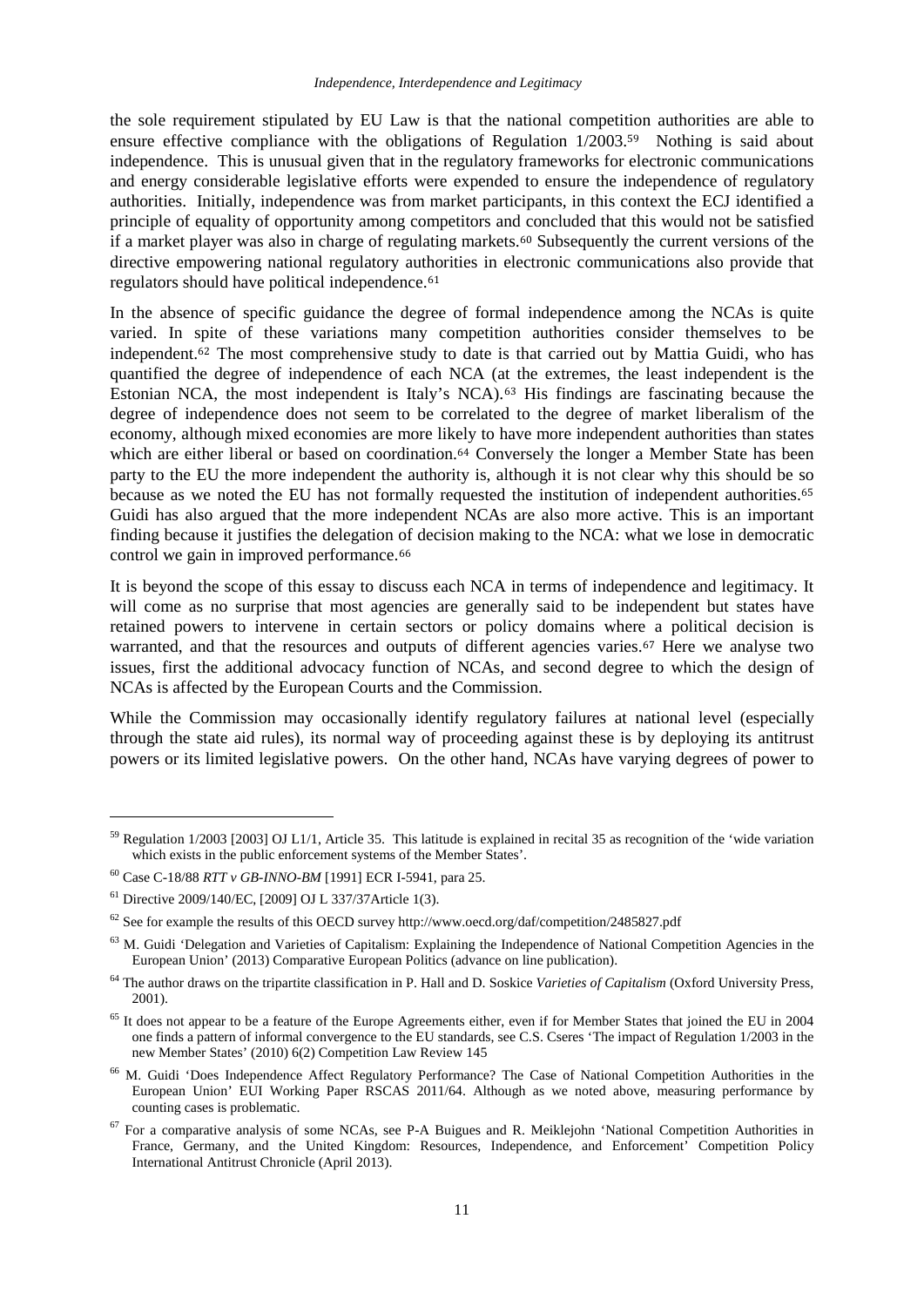#### *Giorgio Monti*

engage in competition advocacy.<sup>68</sup> That is to say, advising government of anticompetitive regulation. It is said that in some countries [wh](#page-18-8)ere the switch to competitive markets has been recent an antitrust agency might spend 50 per cent of its resources [on](#page-19-0) advocacy, because the major entry barriers are caused by regulation rather than private restraints.<sup>69</sup> In addition to the powers conferred by national legislation, it should be recalled that the Court of Justice has also held that if national legislation authorises, facilitates or requires infringements of Articles 101 an[d 1](#page-19-1)02, then the national court may disapply these rules that contribute to a restriction of competition.<sup>70</sup> These powers lead us to ask to what extent they impact upon our discussion of the NCA's independence. On the one hand, it may be argued that a structurally independent NCA lacks the requisite information base, or appropriate contacts with government so that its views might be heard more effectively if it were less inde[pe](#page-19-2)ndent; on the other hand its independence is vital for a dispassionate appraisal of policy initiatives.<sup>71</sup> Thus, the effective use of these powers requires the same kind of delicate political judgment noted earlier in this essay.

Turning to the role of the EU in shaping NCAs, the legislator's silence has not deprived the ECJ from having a say in the design and the powers of NCAs. The Court's most significant intervention to date is found in its *VEBIC* judgment, which has had a direct impact on the design of the Belgian competition authority and may well have even wider consequences. The judgment stems from a simple case against a price-fixing cartel, but the [po](#page-19-3)int of law that was considered went to the heart of the way the Belgian law had designed the NCA.<sup>72</sup> The Belgian antirust rules were reformed in 2006, in part to take into account obligations under Regulation 1/2003 and in part to ensure that the procedures complied with fundamental rights obligations. The legislation established the Belgian Competition Council, which is an administrative court. The Council includes within it the 'auditoraat' that is in charge of receiving complaints and drafting a report for the Council, who then makes the final decision. In essence, the institutional design separates the prosecutor and adjudicator, a solution that ensures compliance with Article 6 ECHR. Decisions of the Belgian Competition Council may be appealed to the Brussels Court of Appeals, but in this appeal the NCA is not entitled to lodge written observations before the appellate court. This makes sense because it would be unusual for a lower court to make further written observations to the appellate court. Instead, the Minister responsible for the Economy may make a written statement in support of the NCA's decision, even if this does not seem optimal as he will not normally have enough information to comment on this. The Brussels Court of Appeal was unsure whether the absence of a respondent in appeals against an antitrust decision of the NCA meant that the national procedures were incompatible with EU Law. The Court of Justice agreed that the Belgian procedures were unsatisfactory: it feared that if the NCA did not have an opportunity to defend its decision, then the appellate court 'might be wholly "captive" to the pleas in law and arguments' of the appellants, and this risk, which was compounded because of the complex legal and economic issues at stake in antitrust law, 'is likely to compromise the exercise of the specific obligation on national competi[tio](#page-19-4)n authorities under the regulation to ensure the effective application of Articles 101 and 102 TFEU.'<sup>73</sup>

<span id="page-19-5"></span>The immediate effect of this case has been to require a redesign of the Belgian legislation, to ensure that the competition authority is able to participate in appeal procedures as respondent. The ECJ in fact

<sup>&</sup>lt;sup>68</sup> Perhaps the most powerful are those provided to the Italian NCA. For a discussion see M. Clarich 'I Poteri di Impugantiva dell'AGCM ai Sensi dell Art 21 BIS della L.N. 287/1990' (2013) Concorrenza e Mercato 865

<span id="page-19-1"></span><span id="page-19-0"></span><sup>&</sup>lt;sup>69</sup> Jenny (above n.6) p. 167<br><sup>70</sup> Case C-198/01 *Consorzio Industrie Fiammiferi (CIF) v Autorità Garante della Concorrenza e del Mercato* [2003] ECR I-8055.

<span id="page-19-2"></span><sup>&</sup>lt;sup>71</sup> OECD 'Competition Advocacy: Challenges for Developing Countries (undated, available at: [http://www.oecd.org/daf/competition/prosecutionandlawenforcement/32033710.pdf\)](http://www.oecd.org/daf/competition/prosecutionandlawenforcement/32033710.pdf).

<span id="page-19-3"></span><sup>&</sup>lt;sup>72</sup> On Guidi's scale (above n.66) the then Belgian NCA was ranked  $15<sup>th</sup>$ , and was also in the bottom half in terms of decision envisaged.

<span id="page-19-4"></span><sup>73</sup> Case C-439/08 *VEBIC* [2010] ECR I-12471, para 58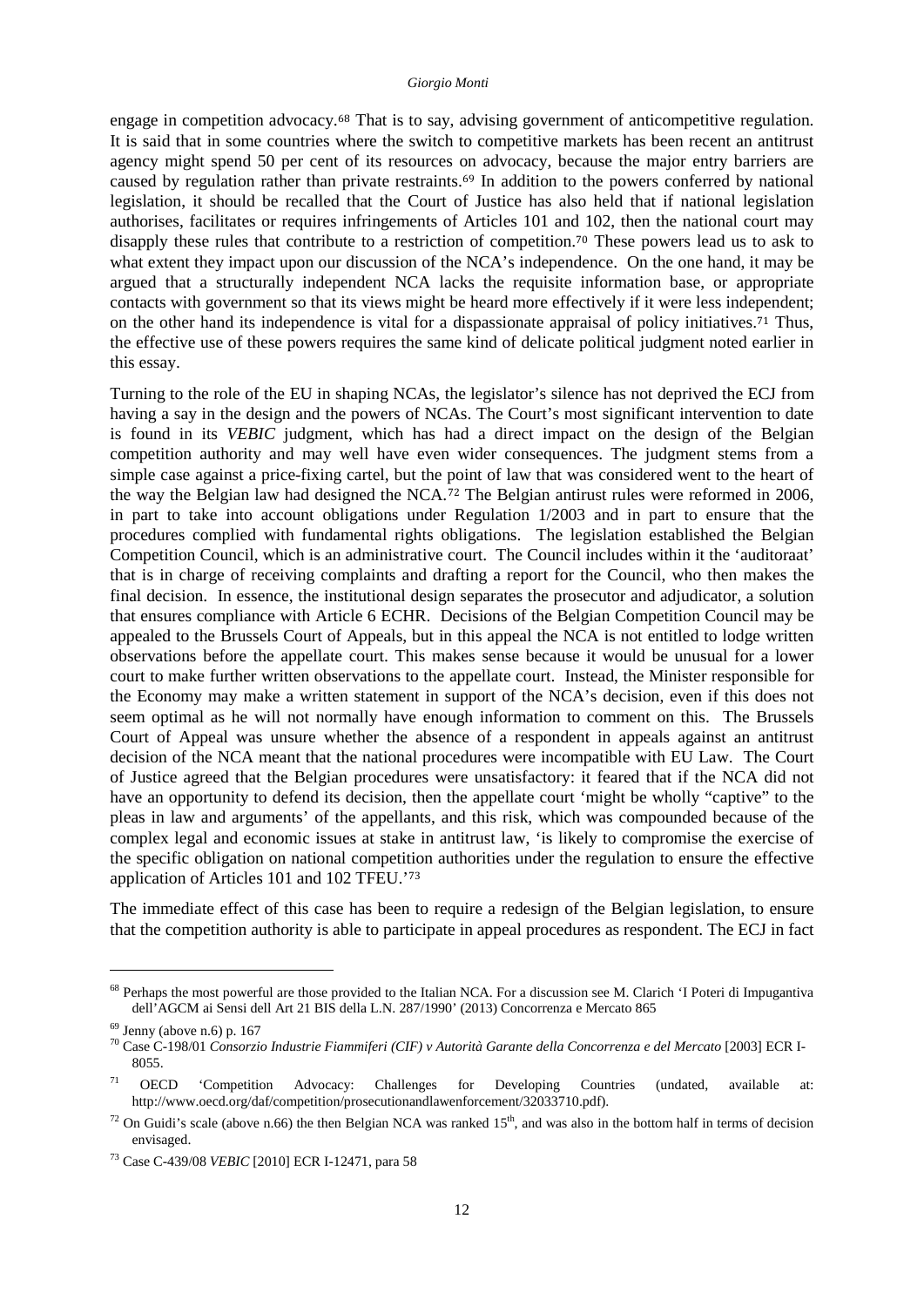suggested that it would be appropriate for the state to designate one body within the NCA that may act as respondent, which (at the time of writing) appears to be what is being proposed. More important, however, is the long term effects of the ruling of the ECJ. As mentioned, the Court ruled that national procedures may be incompatible with EU law when they make competition enforcement ineffective. What other national procedures might be challenged using this approach? Potentially the field is quite broad, it could range from challenging the funding of the authority (insufficient funds preventing effective enforcement), or procedural choices that are made either by the legislator or by the agency (e.g. capping penalties, and the design of leniency policies could all hinder the deterrent effect of antitrust law and so make enforcement less effective either by over deterring or under deterring). In fact recently in *Schenker* the Court held that a national leniency progra[mm](#page-19-5)e must not 'undermine the requirement of effective and uniform application of Article 101 TFEU'74 It reminded the NCA that immunity from fines should only be awarded in exceptional [ca](#page-20-0)ses, for instance when the cooperation is 'decisive in detecting and actually suppressing the cartel.'75 This is certainly not the last time that the Court will pronounce itself on the adequacy of national rules, and some limiting principles will need to be found. Presently, the balance between national procedural autonomy and effectiveness seems to have swung decisively towards more emphasis on the latter.

The Commission has also found a mechanism to prod Member States to reform national competition law as a result of the economic crisis. Two examples will suffice to illustrate the two legal grounds upon which this intervention is justified. A number of Member States have received financial assistance from the Commission but these were conditional upon a number of reforms: in identifying these, competition law has featured. For example in relation to Ireland, the Commission noted three concerns: first that there had been a number of sectors that had not yet been opened to competition; second that the judges deciding competition cases brought via the civil law route could not impose sanctions, third that because publi[c](#page-20-1) enforcement is always criminal, the higher standard of proof makes [en](#page-20-2)forcement more difficult.<sup>76</sup> Ireland duly complied and reformed parts of its competition statute.<sup>77</sup> The second legal basis for intervention is the European Semester: this is a policy initiative whereby the Commission may review the proposed government policies and where Member States perceived at risk may be subjected to in depth reviews. In the case for Spain, the reform of the competition authority was seen as an important part of the measures to combat the crisis. The new legislation provides that there is a single authority governing competition and the regulation of network industries. The Commission reminded the govern[m](#page-20-3)ent of the importance that this new authority should be 'effective autonomous and independent'.<sup>78</sup> It also expressed certain concerns, in terms of financing, the role of ministries in issues pertaini[ng](#page-20-4) to network industry regulation, and the early termination of the mandate of some board members.<sup>79</sup> It is even reported that the Commission

<span id="page-20-5"></span> <sup>74</sup> Case C-681/11 *Bundeswettbewerbsbehörde and Bundeskartellanwalt v Schenker & Co. AG and Others,* Judgment of 18 June 2013, para 47

<span id="page-20-0"></span> $75$  Ibid para 49.

<span id="page-20-1"></span><sup>76</sup> [http://ec.europa.eu/economy\\_finance/publications/occasional\\_paper/2011/pdf/ocp76\\_en.pdf](http://ec.europa.eu/economy_finance/publications/occasional_paper/2011/pdf/ocp76_en.pdf)

<span id="page-20-2"></span> $77$  Competition (Amendment) Act 2012. The new Act increases the penalties for infringers, even if in the past the Irish courts had seldom imposed the highest penalties available; it allows the NCA to enter into binding commitment decisions, which is significant because in Ireland only the courts may declare acts of undertakings anticompetitive so often the NCA does not wish to engage in costly litigation to secure compliance, binding commitments allow the NCA to enforce the law more effectively. However, the new law does not provide for civil penalties, which may undermine the willingness of the NCA to act in certain cases where it considers imposing a criminal sanction disproportionate.

<span id="page-20-4"></span><span id="page-20-3"></span><sup>&</sup>lt;sup>78</sup> http://ec.europa.eu/europe2020/pdf/nd/idr2013\_spain\_en.pdf.<br><sup>79</sup> Commission Staff Working Document Assessment of the 2013 national reform programme and stability programme for Spain SWD(2013) 359 final, pp.30-31 (available at: [http://ec.europa.eu/europe2020/pdf/nd/swd2013\\_spain\\_en.pdf\)](http://ec.europa.eu/europe2020/pdf/nd/swd2013_spain_en.pdf).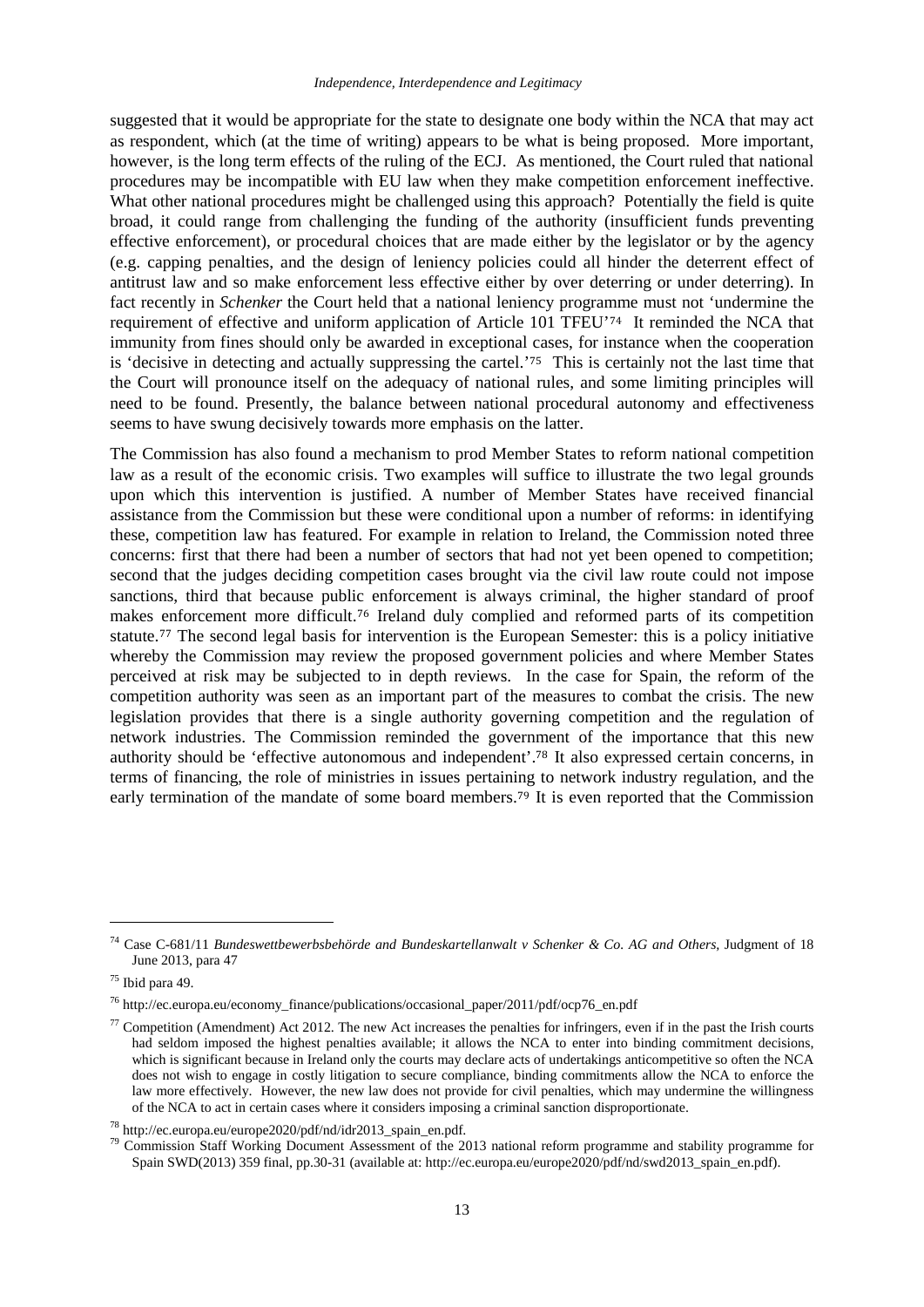threatened infringement proceedings,<sup>80</sup> and Spain responded to these concerns by ensuring greater independence of the new authority fro[m](#page-20-5) government.

These developments, considered cumulatively, undermine the independence in the design and the operation of NCAs, in the name of effectiveness of Union Law. To some this might appear an overly intrusive stance, but one which is difficult to resist. Perhaps one strong ground for resistance can be found by reference to fundamental rights. That is to say, a Member State whose competition laws are challenged as ineffective and thus in breach of EU Law may be able to justify this by pleading that its rules are designed to respect the fundamental rights of the parties, and so successful enforcement needs to be put to one side.

#### <span id="page-21-1"></span><span id="page-21-0"></span>**3. Interdependence**

#### *3.1 Managing multi-level enforcement*

As indicated above, national and European competition laws had begun to converge in two respects: first the substantive rules became aligned, as well as the methods by which competition assessments were carried out; secondly both the Commission and NCAs grew in prestige and the role of competition enforcement increased since the 1990s. It should be borne in mind that this was so for the application of Articles 101 and 102 TFEU only. A different story is found in the field of merger policy: the Commission has exclusive competence in very large mergers, but the majority of transactions are scrutinised at national level. The main reason for this is that Member States wish to safeguard the option of taking non-competition factors into account in politically sensitive cases.[81](#page-21-2)

In the context of Articles 101 and 102 TFEU, the Commission considered that the system of enforcement could be improved, in the following respects: first the Commission considered that it was overburdened by precautionary notifications, which meant it was unable to prioritise its enforcement policy; second NCAs were empowered to apply EU competition law, but were unable to apply Article 101(3) TFEU as a way of exempting agreements, which exacerbated the Commission's workload and made NCAs less effective enforcers of EU competition law. Third, it was not clear which cases were best allocated at national level and which at EU level. The General Court established certain criteria by which the Commission could determine which cases had a Union-wide interest but this made only a marginal impact on the situation[.82](#page-21-3) Soft law notices that articulated criteria for decentralised enforcement did not succeed in achieving a better work balance between the Commission and NCAs. The anticipated accession of ten new Member States is said to have made the Commission worried about its ability to cope with the concomitant increase in notifications.[83](#page-21-4) Therefore the Commission proposed a major legislative change, which is now found in Regulation 1/2003.[84](#page-21-5)

<span id="page-21-5"></span> <sup>80</sup> C. Gonzalez-Paramo and S. Salvador 'The new National Commission on Markets and Competition' International Law Office 20 June 2013, available at: [http://www.internationallawoffice.com/newsletters/detail.aspx?g=a3dc4651-069e-](http://www.internationallawoffice.com/newsletters/detail.aspx?g=a3dc4651-069e-438c-9e78-f44fd0c6a055)[438c-9e78-f44fd0c6a055](http://www.internationallawoffice.com/newsletters/detail.aspx?g=a3dc4651-069e-438c-9e78-f44fd0c6a055)

<span id="page-21-6"></span><span id="page-21-2"></span><sup>81</sup> However this kind of protectionism may well fall outside the internal market rules. For a brief discussion, see G. Monti *EC Competition Law* (Cambridge University Press, 2007) pp.300-307.

<span id="page-21-3"></span><sup>82</sup> Case T-24/90 *Automec v Commission* (*Automec 2*) [1992] ECR II-2223.

<span id="page-21-4"></span><sup>&</sup>lt;sup>83</sup> I find this line of argument deeply unconvincing: if one looks at the statistics on enforcement it appears that the Commission, already from 1999 had begun to become more efficient in managing notifications and at selecting enforcement priorities. There was no meaningful change in its enforcement policy from 2004, when Regulation 1 came into force. This means that the reasons for reform lie elsewhere. See G. Monti 'EU Competition Law from Rome to Lisbon – Social Market Economy?' in C. Heide-Jorgensen, C. Bergqvist, U. Neergard and S.T. Poulsen (eds) *Aims and Values in Competition Law* (DJOF Publishing, 2013) pp.49-51. See also, concurring, W.P.J. Wils 'The Years of Regulation 1/2003 – A retrospective' (2013) 4(4) Journal of European Competition Law and Practice 1, who in fact notes that since 2004 the Commission has not been able to pursue more antitrust enforcement. According to Wilks in the mid-2000s DG COMP was re-organised so that the rapid response mechanisms developed in the context of mergers were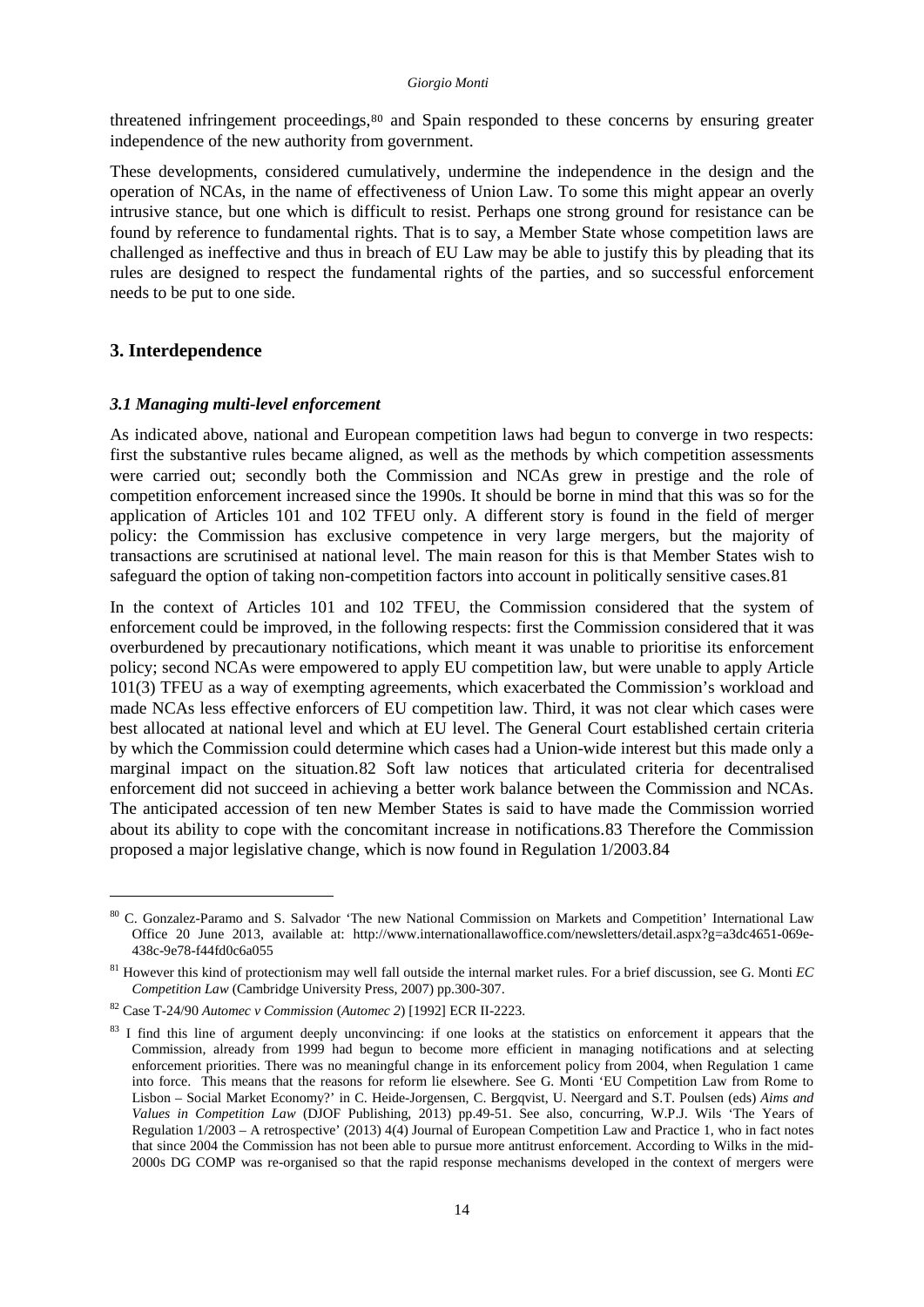The major changes that are relevant for this discussion are the following: Article 1 abolishes the system of notification and exemption, so that parties must assess for themselves whether their arrangements comply with competition law. Article 3 requires NCAs to apply EU competition law in parallel with national competition law in those cases where the practice in question has an effect on trade within the EU, and (for the most part) prohibits the NCA from applying stricter national competition law.[85](#page-21-6) These two moves make NCAs and the Commission equals in certain respects. Based on this the Regulation then provides for a mechanism whereby enforcement is coordinated when cases arise. This is found in Article 11 and also in a Joint Statement of the Council and the Commission on the functioning of the network of competition authorities[.86](#page-22-1) In brief, NCAs inform the Commission (and also each other via the network) of cases that they initiate, which allows for a discussion on re-allocation should one of the other authorities be better placed to handle the case in question. This allows for each case to be handled only by one authority. Undertakings benefit because by and large each NCA will apply the law in a comparable manner, and there should be only one decision to worry about.

#### <span id="page-22-0"></span>*3.2 Two Narratives of Regulation 1*

The first narrative is that this Regulation is a success, but there are two lines of argument about why it is so. According to the Commission, this is because it serves to decentralise enforcement and thereby to strengthen it. At first blush, the success may be seen by numbers: between 1 May 2004 and 31 December 2012 NCAs reported 1334 investigations and 646 en[vi](#page-22-2)saged decisions, while in that period the Commission reported 228 investigations and 88 decisions.<sup>87</sup> While the Commission's work rate has not increased significantly, NCAs that had tended to apply national competition law, are now applying EU law with increased frequency. Let us not misread these numbers: they do not indicate more antitrust enforcement (NCAs would have earlier applied national law, and recall that for many Member States national laws were fairly similar to the EU rules): the numbers only indicate more application of EU competition law, but this is only because NCAs have a duty to apply it, when applying national law would, in many cases have had probably the same effects. The other sign of success is that cooperation among the authorities has been smooth and fruitful. That is to say, few cases have been re-allocated and there has not been any notable legal challenge against t[he](#page-22-3) operation of the network. Furthermore, relations among competition authorities have remained good.<sup>88</sup>

There is however a more cynical response to the success of Regulation 1: it is successful be[cau](#page-22-4)se it centralises power in the hands of the Commission, while appearing to decentralise enforcement.89 The evidence supporting this story is easy to find. First large cases (involving three or more Member

<span id="page-22-5"></span>*(Contd.)* 

spread to other cases. S. Wilks 'Competition Policy' in Wallace, Pollack and Young (eds) *Policy-Making in the European Union* 6<sup>th</sup> ed (Oxford, 2010) p.147.

<sup>84</sup> [2003] OJ L1/1. For a critical assessment see R. Wesseling *The Modernization of EC Antitrust Law* (Hart, 2000).

 $85$  The exceptions are merger law and stricter national rules regulating unilateral conduct, see Article 3(2)-(3) Regulation 1/2003.

<span id="page-22-1"></span><sup>&</sup>lt;sup>86</sup> Joint Statement of the Council and the Commission on the functioning of the network of Competition Authorities, 2002 (15435/02 ADD 1).

<span id="page-22-2"></span> $87$  W.P.J. Wils 'The Years of Regulation  $1/2003 - A$  retrospective' (2013) 4(4) Journal of European Competition Law and Practice 1. Note that the numbers of decisions are not comparable: the NCAs report envisaged decisions, while the Commission reports final decisions. Therefore the NCA number may be inflated.

<span id="page-22-3"></span><sup>88</sup> Communication from the Commission to the European Parliament and the Council, *Report on the functioning of Regulation 1/2003* COM(2009) 206 final; Commission *Staff Working Paper accompanying the Report on the functioning of Regulation* 1/2003 SEC(2009) 574 final.

<span id="page-22-4"></span><sup>89</sup> S. Wilks 'Agency Escape: Decentralization or Dominance of the European Commission in the Modernization of Competition Policy?' (2005) 18(3) Governance 431.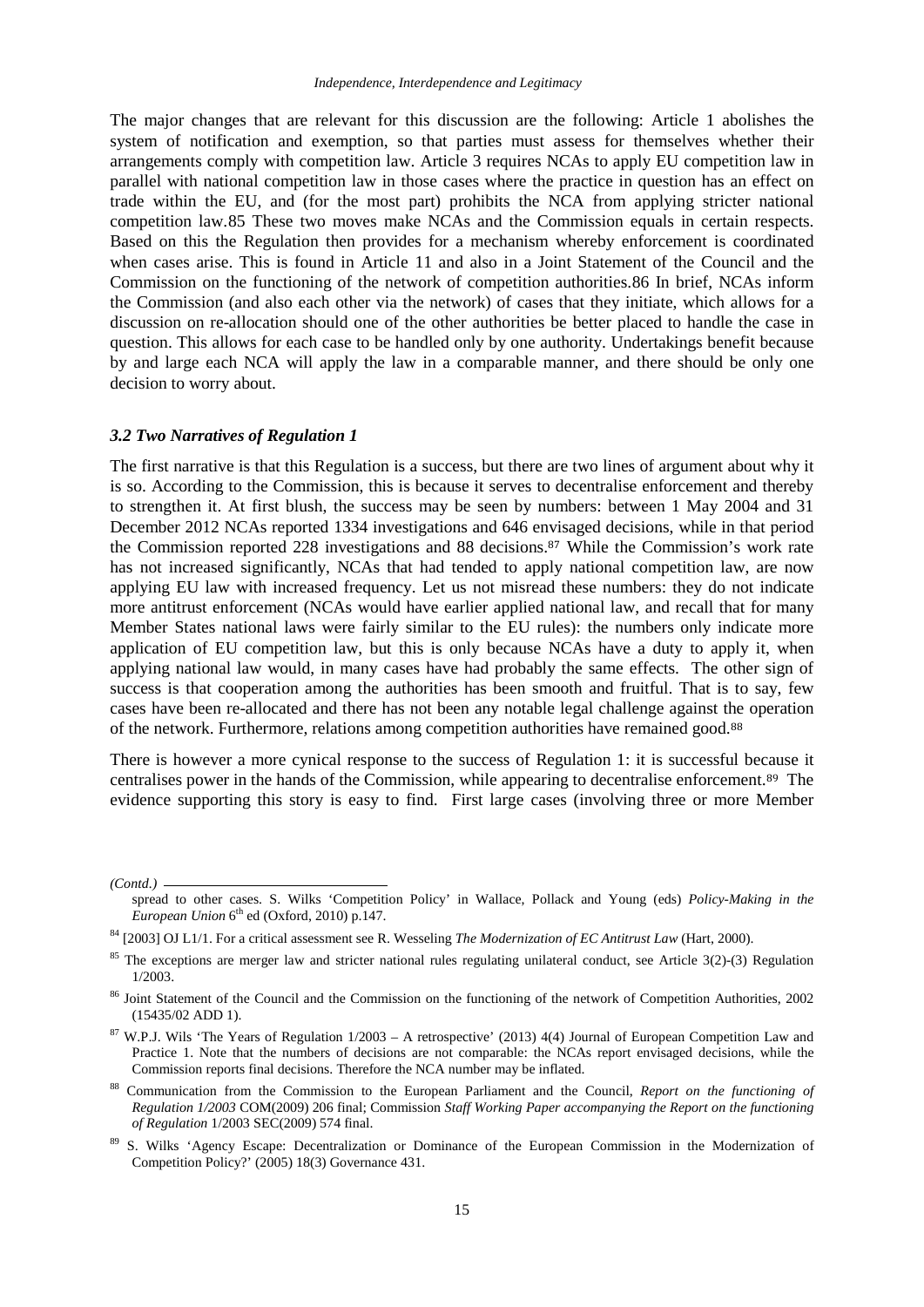States) are said to be best handled by the Commission,<sup>90</sup> so many NCAs may well end up applying the law to national agreements. This is also strengthened [by](#page-22-5) the fact that some NCAs do not make express provision for fining undertakings for anticompetitive effects in other Member States, which makes the need for C[om](#page-23-0)mission enforcement in multi-jurisdictional infringements even more important to ensure deterrence.<sup>91</sup> Second, the Commission will also take cases that raise new issues and so it has the main role in devising policy.<sup>92</sup> Third, the envisaged decisions of NCAs are reviewed by the Commission, and this has two conse[que](#page-23-1)nces: the Commission may try and 'correct' an NCA's approach informally, and it may even withdraw the case from the NCA at this late stage. This places an NCA under some pressure to ensure that it complies with the Commission's approach. Unfortunately there is very little evidence on which cases are moved to the Commission, so it is difficult to assess the significance of this power, [bu](#page-23-2)t it is reported that informal discussions have led to NCAs changing their approach in some cases.<sup>93</sup> Furthermore, the ECJ has also played a role in limiting the powers of NCAs. In *Tele 2* the question arose whether after an investigation on a suspected abuse of dominance the Polish NCA was empowered to issue a declaration that in its view there was no infringement of competition law. The power to make this kind of decision is not found in Regulation 1, and the ECJ ruled that it could not be implied. This means that only the Commission has the power to make declarations that a practice does not infringe competition law. This kind of decision may be desirable for parties for it provides them with legal certainty, also against other NCAs. But the ECJ took precisely the opposite view: because the Commission may wish to revisit the behaviour in q[ue](#page-23-3)stion, the NCA may not be allowed to declare certain conduct compatible with competition law.94 This judgment is further evidence that the Commission remains first among equals and is able to dictate policy in this field. This is also strengthened by the publication of Notices interpreting almost every substantive aspect of EU competition law, which acc[ord](#page-23-4)ing to one Advocate General bind NCAs insofar as they must give reasons for departing from them.95 On this basis, competition enforcement is re-centralised.

A second, and related, narrative is the extent to which the success of the new system is compatible with the rule of law, in particular because much of the cooperation rest[s u](#page-23-5)pon informal arrangements. It is beyond the scope of this essay to review the risks comprehensively.<sup>96</sup> We can return to two of the issues that we touched on above to offer a glimpse of the kinds of considerations at stake: first may one NCA revisit a case after one NCA has analysed it and decided not to move further? And may NCAs divide a cartel investigation among each other? Both of these questions raise the issue of *ne bis in idem*, which we find in the Charter of Fundamental Rights. Here we have a tension between effective enforcement of competition law (which suggests that multiple prosecutions are a good thing) and fundamental rights (which protect a [pa](#page-23-6)rty from multiple prosecutions). The issue has been addressed obliquely by the ECJ in *Toshiba*.<sup>97</sup> This concerned a parallel investigation of a cartel by the Commission and the Czech NCA. However here the NCA was dealing with conduct that had taken

<sup>&</sup>lt;sup>90</sup> Commission Notice on cooperation within the Network of Competition Authorities [2004] OJ C101/43 paragraph 14 (hereinafter Network Notice)

<span id="page-23-0"></span> $91$  See for example the position of the British NCA: OFT's guidance as to the appropriate amount of a penalty (OFT 423, September 2012), paragraph 2.10

<span id="page-23-1"></span> $92$  Network Notice (above n.90) paragraph 15.

<span id="page-23-2"></span><sup>93</sup> Commission *Staff Working Paper accompanying the Report on the functioning of Regulation* 1/2003 SEC(2009) 574 final paragraphs 250-259, noting that the Commission has so far preferred to advise NCAs under Article 11(4) and it would thus appear that NCA compliance has meant there was no need to engage the powers in Article 11(6).

<span id="page-23-7"></span><span id="page-23-3"></span><sup>94</sup> Case C-375/09 *Prezes Urzędu Ochrony Konkurencji i Konsumentów v Tele2 Polska sp. z o.o., devenue Netia SA* [2011] ECR I-3055.

<span id="page-23-4"></span><sup>95</sup> Case C-226/11 *Expedia Inc. v Autorité de la concurrence and Others* Judgment of 13 December 2012, Opinion of Advocate General Kokott.

<span id="page-23-5"></span><sup>96</sup> See S. Brammer *Co-operation Between National Competition Agencies in the Enforcement of EC Competition Law* (Hart, 2009); D. Reichelt 'To what extent does the co-operation within the European Competition Network protect the rights of undertakings?' (2005) 42 Common Market Law Review 745.

<span id="page-23-6"></span><sup>97</sup> Case C-17/10 *Toshiba Corporation and Others v Úřad pro ochranu hospodářské soutěže* judgment of 14 February 2012.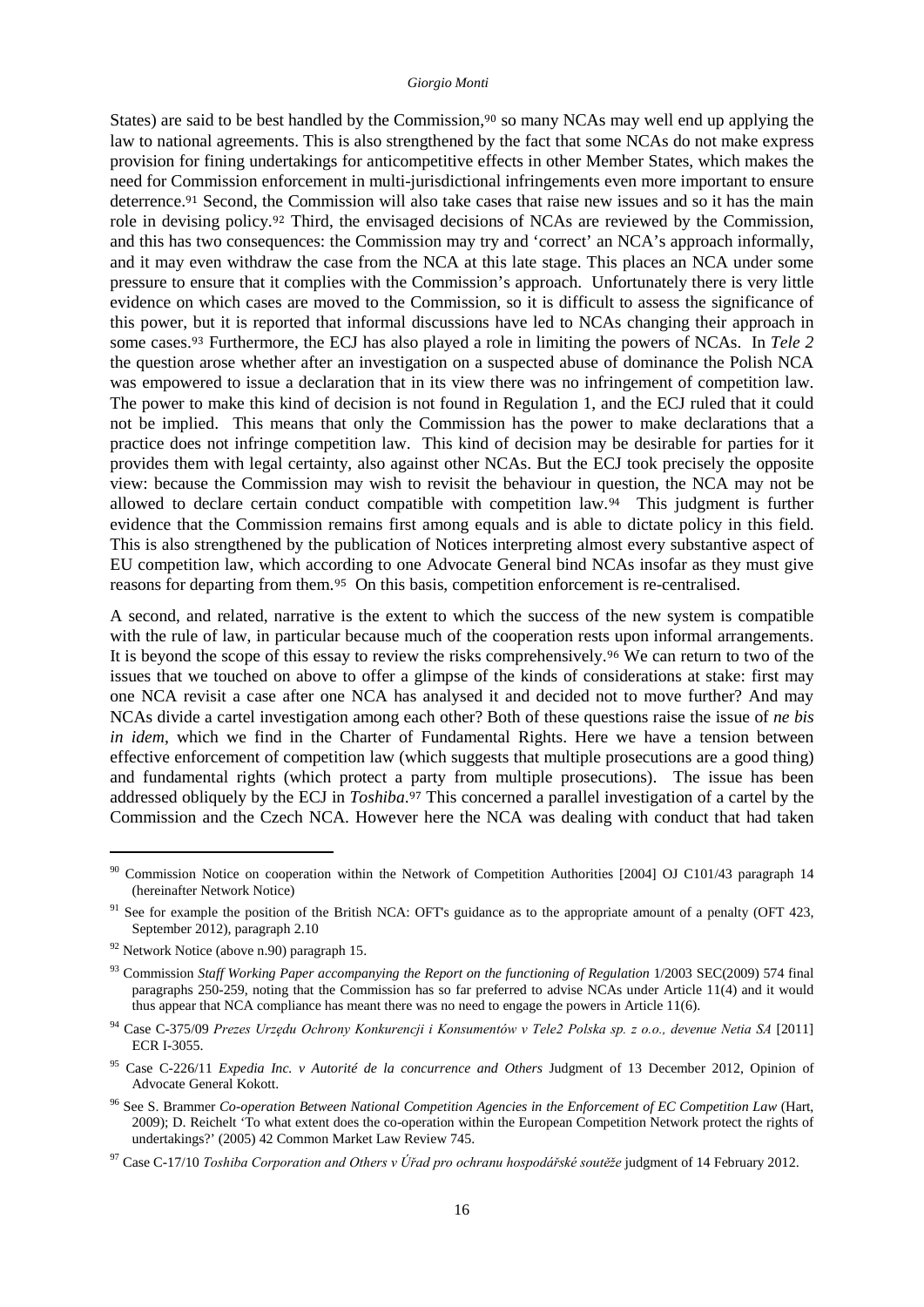place before the Czech Republic joined the EU and so there was no question of ne bis in idem on the facts: the two agencies were not reviewing the same facts. Nonetheless the indication from the judgment is that, within the EU, competition authorities may be free to agree to split up the investigation of an infringement provided each authority's action is designed to protect a different interest (so for example the French NCA could address t[he](#page-23-7) effects of the cartel in France, while the German NCA the effects of the same cartel in Germany).<sup>98</sup> According to some, this interpretation of *ne bis in idem* fails to protect the essence of the right in question, which is precisely to avoid a defendant being embroiled in two legal disputes where the same evidence is reviewed. Similarly with the re-prosecution of an infringement it may be argued that the point of the *ne bis in idem* right is to discipline the authority to complete a thorough investigation once, rather than reserving the freedom to revisit a suspected infringement multiple times. Therefore, in this context some of the procedures provided for in EU Law might need to be revisited. In particular, t[he](#page-24-1) Commission's Notice on case allocation, which foresees the possibility of parallel investigations,<sup>99</sup> and the judgment in *Tele 2*, which foresees the possibilities of repeated prose[cutio](#page-24-2)n may need to be revised if one adheres to the policy underpinning the principle of *ne bis in idem*.<sup>100</sup>

It is also worth noting that the ECN as such has no legal personality so determinations by NCAs within its ambit cannot be challenged, which leads us to a second general issue, that of accountability. If two NCAs decide to split a cartel investigation among them, the undertaking has to challenge both NCAs for their action, but it cannot challenge the ECN, which is merely a place where ideas are exchanged. This according to some may be problematic: suppose that the ECN discuss a particular policy line to be taken in applying Article 102, and then one NCA acts upon this: is it right that only the NCA is [m](#page-24-3)ade accountable and not the Network for designing, or at least contributing to design, that policy?<sup>101</sup>

#### <span id="page-24-0"></span>*3.3 The Transformation of the European Competition Network*

Originally the ECN was only expected to carry out two tasks: to serve as a focal point for the reallocation of cases and for sharing information. However, neither of these tasks has taxed the ECN: the reports available suggest that few cases have been re-allocated (while on the other hand some NCAs have tipped off others about infringements) and the sharing of information regarding specific cases has been infrequent. The information that is more usually requested is on how to handle a case, in view of legal and economic difficulties. This has led the ECN to engage in two other types of activity: in coordinating procedural issues, and in serving as a forum to discuss specific issues. In other words, it has become involved in policy-making.

<span id="page-24-4"></span>The most prominent success in this respect is said to be on harmonising leniency programmes. As is well-known, leniency programmes have been very successful mechanisms by which competition authorities discover cartels: the fear of another cartel member submitting a leniency application (by which it receives immunity from fines and exposes the other cartel members to increasingly high fines) can lead to a race to submit leniency applications. In the EU, a particular problem arises now that any NCA or the Commission may take a cartel infringement case, so parties should notify in every Member State. To make these multiple notifications easier to manage the ECN members have agreed on a Model Leniency Programme, which has now been implemented by almost all NCAs. On the one

<sup>&</sup>lt;sup>98</sup> This has already happened, see Commission Staff Working Paper (above n.93) paragraph 223, where the Belgian and German competition authorities acted against a cartel on the basis that the first authority only addressed the effects of the cartel in its jurisdiction.

<span id="page-24-1"></span><sup>&</sup>lt;sup>99</sup> Network Notice (above n.90) paragraphs 5-13

<span id="page-24-2"></span><sup>&</sup>lt;sup>100</sup> See generally G. Monti 'Managing Decentralized Antitrust Enforcement: Toshiba' (2014) 51(1) Common Market Law Review (forthcoming)

<span id="page-24-3"></span><sup>&</sup>lt;sup>101</sup> See F. Cengiz 'Multi-level Governance in Competition Policy: the European Competition Network'(2010) 35 European Law Review 660, 673.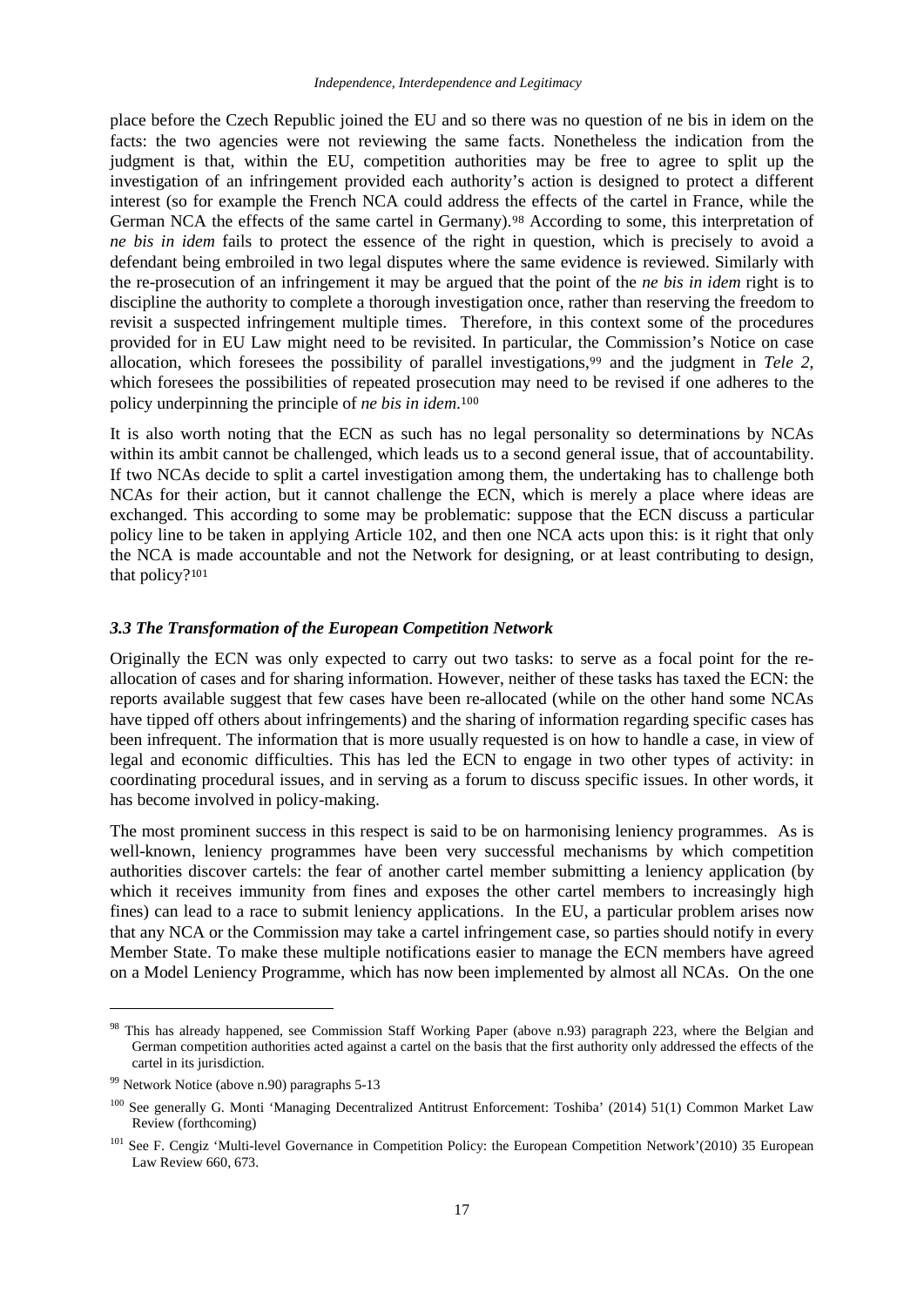hand of course this is a second-best solution: it would have been better to have agreed on a single leniency policy for the entire EU, with one notification binding any NCA; however this may have required legislative intervention and taken too long to materialise.

The ECN Mod[el L](#page-24-4)eniency Programme appears to be, for the most part, a copy of the Commission's leniency policy.<sup>102</sup> Accordingly, contrary to those who see the ECN as a potential site for exchanging information about best practices, here the Commission's approach had the upper hand. This may be in part qualified by noting that the ECN Programme allows individual NCAs to offer more generous leniency programmes, however these will have [to](#page-25-0) comply with EU Law and must not undermine the effectiveness of competition law enforcement.<sup>103</sup> Furthermore, the ECN also monitors NCAs and checks the extent to which they have complied with the model, and has issued a study on the process of convergence a[mo](#page-25-1)ng all NCAs, reporting where NCAs have not yet modified their policies to match the ECN model.<sup>104</sup> There are no sanctioning powers, but reputation and the importance of being perceived to [be a](#page-25-2) collaborative member of the club can be sufficiently coercive forces to compel harmonisation.<sup>105</sup>

So far we have suggested that the ECN, as a policy-making governance network, seems to focus on ensuring harmonisation, often using the Commission's policy as the model towards which to converge. On the other hand, there is anecdotal evidence that meetings of the ECN provide both the occasion and the springboard for sharing know how about how to handle cases (e.g. on questions of how to define a market) and here [it](#page-25-3) is plausible to say that the ECN facilitates experimentation and opportunities for mutual learning.<sup>106</sup> However this aspect of the ECN's work is not visible, so it is hard to judge how often this takes place and whether on the other hand, some agencies (for instance those that are better funded and have high international prestige) take a leadership role in guiding the more junior agencies. Furthermore, it should be noted that one area that has so far remained immune from convergence relates to penalties other than fines. Some Member States impose criminal penalties for certain competi[tion](#page-25-4) law infringements, others impose pecuniary sanctions on individuals, or disqualify directors.<sup>107</sup> Having said that, in the Commission's assessment of Ireland's competition policy it was noted that criminal enforcement of all cases undermines the effectiven[ess](#page-25-5) of the agency for it will likely prosecute fewer cases given the higher standards of proof.<sup>108</sup> Thus again, effectiveness may become the key that transforms national procedures towards a single model.

It remains to be seen whether in other fields the ECN manages to evolve into a network that encourages diverse applicat[ion](#page-25-6)s of competition law with a view to reflecting on how to best handle certain competition puzzles.<sup>109</sup> Should it mature in this way, there would be some tension between this kind of experimentalist governance and the hierarchical governance mechanism found in Regulation 1/2003 and some judgments of the Court.

<sup>102</sup> ECN Model Leniency Programme (revised November 2012) available here: [http://ec.europa.eu/competition/ecn/mlp\\_revised\\_2012\\_en.pdf](http://ec.europa.eu/competition/ecn/mlp_revised_2012_en.pdf)

<span id="page-25-0"></span><sup>103</sup> See *Schenker* (above).

<span id="page-25-1"></span><sup>104</sup> This document (undated) is available at the ECN website[: http://ec.europa.eu/competition/ecn/index\\_en.html](http://ec.europa.eu/competition/ecn/index_en.html)

<span id="page-25-2"></span><sup>&</sup>lt;sup>105</sup> G. Majone, 'The Credibility Crisis of Community Regulation' (2000) 38(2) Journal of Common Market Studies 273, 297-8.

<span id="page-25-7"></span><span id="page-25-3"></span><sup>&</sup>lt;sup>106</sup> See for example the results of a survey carried out by the European Institute of Public Administration, summarised by M. Kekelekis 'The European Competition Network: It Does Actually Work Well' EIPASCOPE 2009/1.

<span id="page-25-4"></span><sup>107</sup> See for example A. Ezrachi and C. Beaton-Wells (eds.) *Criminalising Cartels: A critical interdisciplinary study of an international regulatory movement* (Oxford: Hart, 2011).

<span id="page-25-5"></span><sup>&</sup>lt;sup>108</sup> See discussion in section 2.2 above.

<span id="page-25-6"></span><sup>&</sup>lt;sup>109</sup> Supporting this approach, see Y. Svetiev 'Networked Competition Governance in the EU: Delegation, Decentralization or Experimentalist Architecture?' in C. Sabel and J. Zeitlin (eds) *Experimentalist Governance in the EU* (Oxford, 2012).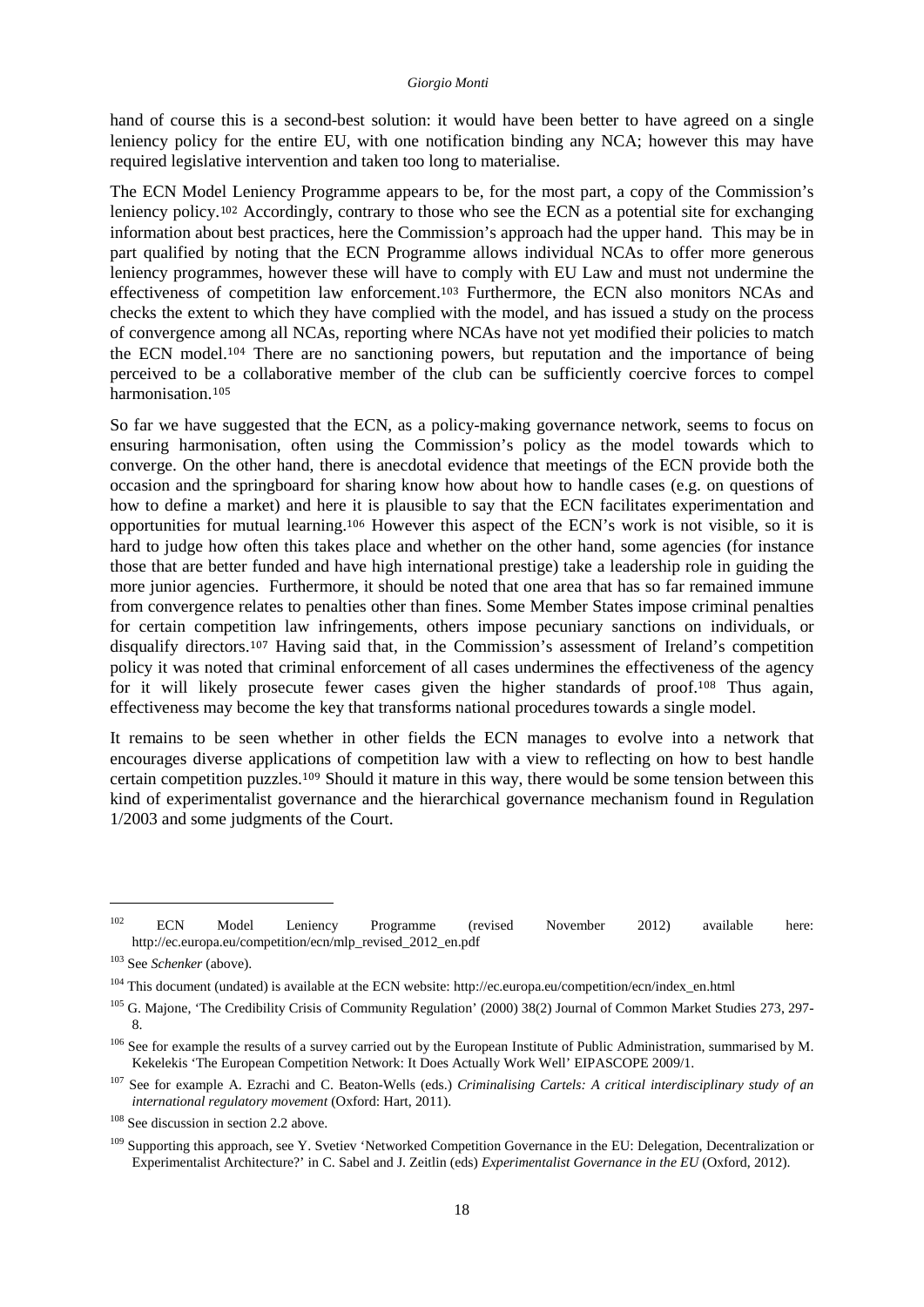#### <span id="page-26-0"></span>**4. Conclusions**

Competition authority design is undergoing major fluxes: in the days of the golden age of competition law (1990-2008) governments in the EU amended the rules to foster greater independence, confident of their commitment to free markets. The role of policy networks has now strengthened the NCAs so that their legitimacy is no longer in question. Therefore, when crisis struck in 2008, agencies were unanimous in stating that competition law enforcement was part of the solution to the crisis, and this message was not denied by governments. At the same time, the sovereign debt crisis has led many Member States to redesign independent authorities, and many NC[As n](#page-25-7)ow share their offices with national regulatory authorities and consumer protection authorities.<sup>110</sup> This may yield a range of outcomes: there may be less competition enforcement if the multi-tasking agency prioritises other kinds of enforcement tools; conversely there may be more holistic analysis of the issues, for example the agency may be better placed to see the implications of its competition decisions on consumers, or understand the anti-competitive effects of consumer regulation. It is also possible that the commitment to competition by the agencies is reduced when they are forced to consider other policy dimensions in their role as utilities regulators. On the other hand, the pull of the ECN as a network of enforcers sharing and valuing a regulatory vision may neutralise the effects of these mergers of independent regulators.

Multi-tasking agencies then will face the same challenge of retaining independence and finding legitimate space. As argued in this essay, their independence is based on a commitment to marketbased policies by the state setting up the agency and reinforced by transnational networks: globally successful agencies are hard to shut down when their effectiveness is praised by authoritative outsiders, and when reputation and results are the key benchmarks of success. Only a legitimate challenge to tod[ay'](#page-26-1)s market order would call into question the role of independent competition authorities today.<sup>111</sup>

On the other hand, the principal threat to the independence of National Competition Authorities operating in the EU stems from their interdependence. As indicated above the ECJ and the Commission have mechanisms to police the application of competition law by NCAs, both in terms of institutional design and in discrete cases. This is rei[nfor](#page-26-2)ced by what appears to be the prevailing ethos of the ECN: convergence and coherent enforcement.<sup>112</sup> Together, these dynamics make it less easy for NCAs to experiment. This is a matter of regret because to the extent that NCAs are, in large parts, operating credible enforcement policies, it would not hurt to loosen the reins of centralised control and opt for a less controlled policy of decentralised enforcement, tolerating divergent outcomes in the name of learning what the best approach is.

<sup>&</sup>lt;sup>110</sup> W.E. Kovacic and D.A. Hyman, 'Competition Agency Design: What's On the menu?' (2012) 8(3) European Competition

<span id="page-26-1"></span>Journal 527, providing a very general overview of the challenges.<br><sup>111</sup> And apparently, this is not yet present, see A. Wigger & H. Buch-Hansen 'Explaining (Missing) Regulatory Paradigm Shifts: EU Competition Regulation in Times of Economic Crisis' (2013) New Political Economy 1.

<span id="page-26-2"></span><sup>&</sup>lt;sup>112</sup> K. Dekeyser transcript of 'The European Competition Network: What It Is and Where It's Going' 19 April 2005 (The Antitrust Source, July 2005) available at: [http://www.americanbar.org/content/dam/aba/publishing/antitrust\\_source/Jul05\\_FullSource7\\_28f.authcheckdam.pdf](http://www.americanbar.org/content/dam/aba/publishing/antitrust_source/Jul05_FullSource7_28f.authcheckdam.pdf)